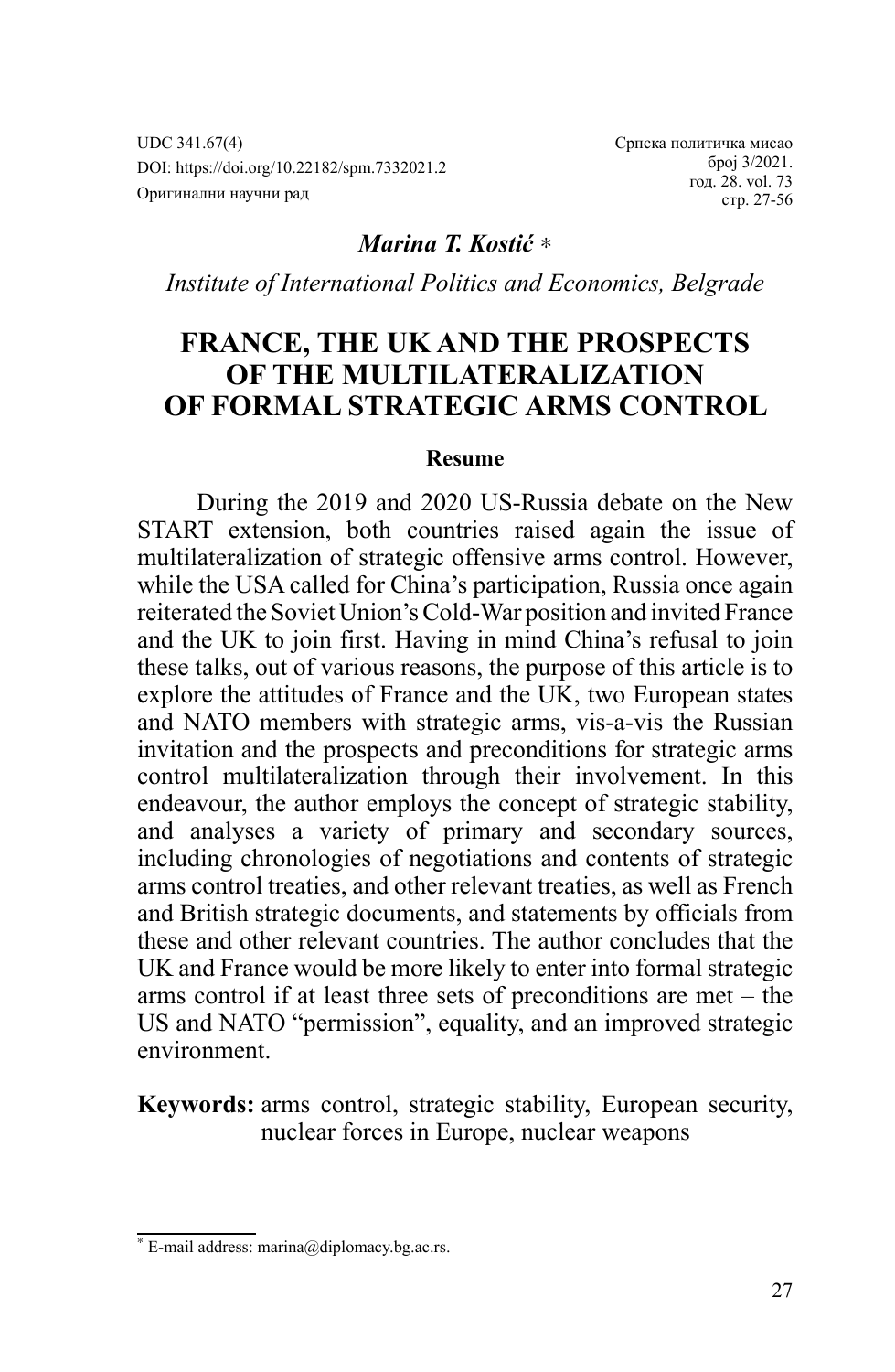# **INTRODUCTION**

The interest for researching the prospects of multilateralization of strategic arms control stems from the premise that it is not only the distinction between nuclear (NWS) and non-nuclear weapon states (NNWS), as established by the Non-Proliferation Treaty of 1968, that matters, but that the one between the NWS themselves is also important. This distinction is reflected not only in the wide disparity in nuclear capabilities and different nuclear weapons policies among the NWS, rather it is also seen in the fact that nuclear forces of some NWS are quantitatively and qualitatively constrained by legally binding agreements (arms control treaties) and subject to intensive verification measures, which is not the case with nuclear forces of other NWS. As perceived by both sides, this causes at least two "injustices". Firstly, the USA and Russia complain that while they are reducing their nuclear arsenals, which are under legal constrains and subjugated to stringent verification provisions, other NWS are not faced with similar restrictions, a situation that is no longer acceptable for the former (Putin 2012; *VOA* 2020). Secondly, those NWS which are outside of the realm of such legal control– China, France, and the UK – argue that including them in strategic arms control at this stage would be unfair and futile because their nuclear forces are already incomparably smaller than those of the two leading NWS (*VOA* 2020; Tertrais 2020,51; Beckett 2007).

The United States and Russian calls for inclusion of third countries' nuclear forces in strategic arms control regularly turned up during the US-Soviet Union (USSR), and later -Russian negotiations on strategic arms control. The choice of actors the US and Russia called for, however, depended on their perception of these actors – whether they are competitors and adversaries, or allies. A recent example is the 2019 US President Donald Trump's attempt to involve China in the dialogue regarding the extension of "The Treaty between the United States of America and the Russian Federation on Measures for the Further Reduction and Limitation of Strategic Offensive Arms" (The New START), with Russians responding that, in that case, France and the UK should be involved as well (*WSJ* 2020; *TASS* 2020). However, China refused to join these talks, and declared certain preconditions for their participation in strategic arms control, such as: further reduction of the two largest nuclear arsenals possessed by the USA and Russia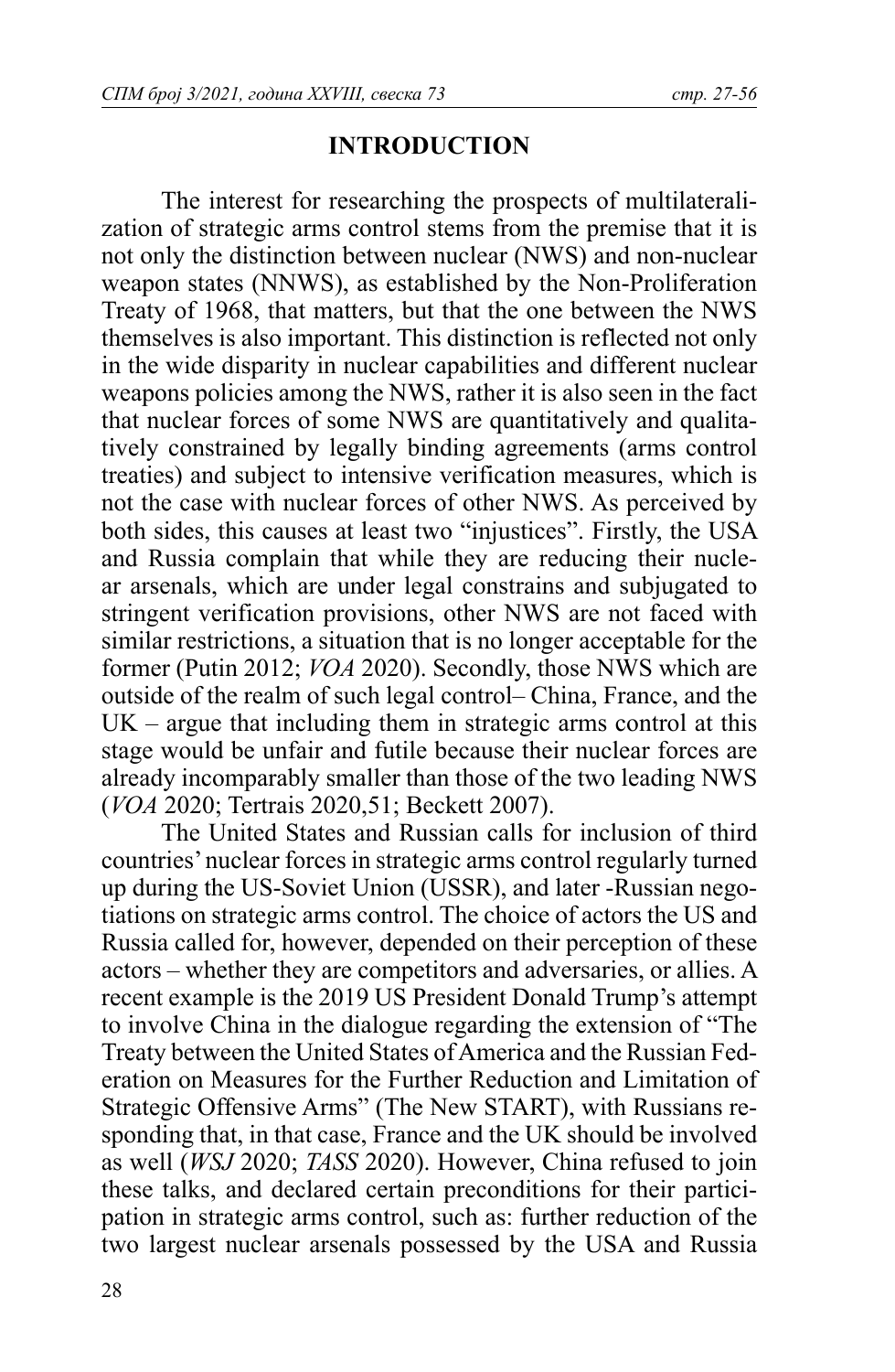in order for them to come closer to the Chinese level, reduction of the role of nuclear weapons in security and defence strategies and as a symbol of the great power status, as well as negotiations of a multilateral, not trilateral, nuclear arms control agreement, especially concerning the "no-first use" policy (Kostić 2020). For their refusal to join negotiations in 2020, the US accused China of violating the NPT Article VI, which obliges all NWS to pursue negotiations on disarmament in good faith and to end the arms race (*The Economic Times* 2020). Yet, what about France and the UK? The question remains what prospects are there for their participation in the strategic arms control negotiations and treaties?

In order to answer this question, in the first part of the article, I further explain and apply the Cold-War era concept of strategic stability which has been a cornerstone of strategic arms control architecture for several decades (for various meanings of the notion "strategic stability" see Colby and Gerson 2013). In the second part of the article, I present the British and French nuclear policies and capabilities and take them as a given for the purpose of the discussion in the last section. In this discussion, I define and explain three sets of preconditions for the British and French participation in strategic arms control and conclude what the possibilities are for the multilateralization of the strategic arms control negotiations and treaties through their involvement.

The concept of strategic stability applied in this paper suggests that the first two steps in the process of strategic arms control multilateralization would be to achieve consensus between the USA and Russia on (1) the very necessity of the multilateralization of strategic arms control, and (2) a framework agreement on the terms of this process (consensus about which actors they should invite, scope of the treaty or architecture of the treaties, and verification measures), and then to (3) obtain consent of the invited actors to join the strategic arms control negotiations and treaties previously formulated by the USA and Russia.

Having in mind these steps, I argue that the UK and France would be more likely to enter into formal strategic arms control if at least three sets of preconditions are met. The first pertains the US position, since the US and NATO would need to change their defence planning and calculations significantly in order to allow the French and British participation in strategic arms control. The second concerns equality, since both the UK and France hold that the US and Russia should first reduce the level of their nuclear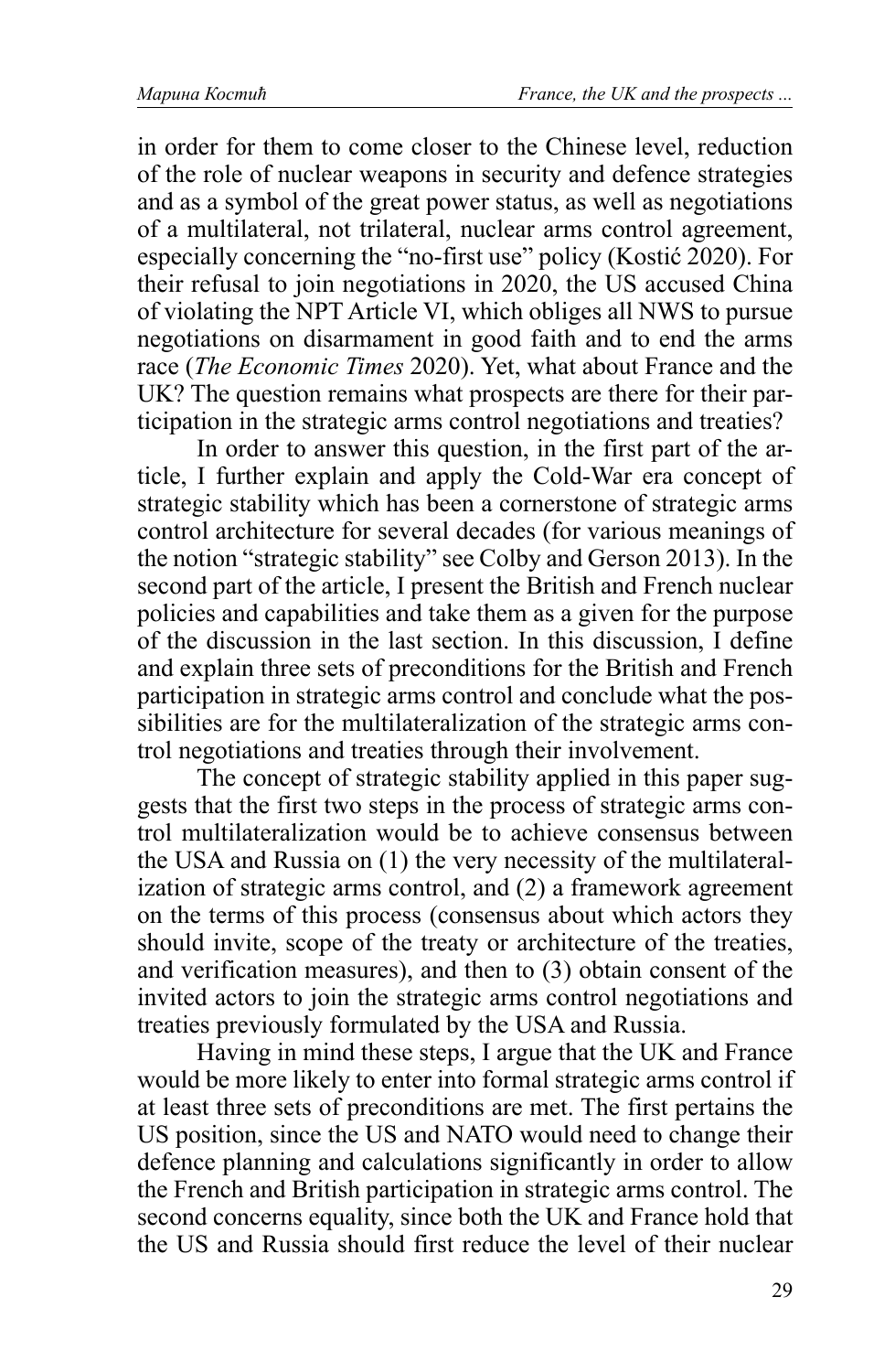arsenals to the British and French level, as well as to accept equal participation of these two countries in treaty negotiations. At the same time, other actors must be fully committed to the nonproliferation norm. Finally, both states require a certain strategic environment that would favour their inclusion in strategic arms control. This entails at least: balance of conventional forces in Europe; global elimination of other WMD (biological and chemical weapons) and state-sponsored terrorism, as well as non-proliferation of nuclear arms, ballistic missiles, and other potentially disruptive technologies; limitation of anti-ballistic missile defence in Europe and; reduction or elimination of nonstrategic missiles in Europe.

### **STRATEGIC STABILITY AND ARMS CONTROL TREATIES**

I maintain that it is important to explore strategic arms control negotiations and treaties, and the possibilities of their multilateralization because they are a significant part of strategic stability preservation. The strategic stability concept as I believe is the most relevant concept for explaining the reasons why the USA and USSR/Russia engage in the strategic arms control process, and why they, from time to time, repeat their calls for the multilateralization of strategic arms control, especially if it has to do with the reduction of their forces.

Although not immediately termed "strategic stability", this concept developed gradually over the course of the 1950s as a result of the "logical progression in thinking about the consequences of the nuclear revolution, the challenge of surprise attack, the kinds of targets upon which nuclear weapons might be used, how a nuclear war might be fought, and the requirements of credible deterrence" (Gerson 2013, 3). At that moment, the concept started to be developed around the USA-USSR relations, since they were the main competing parties in the international system of that time, and until 1952 the only possessors of nuclear weapons. Since these countries' proposals (the US's "Baruch plan" and USSR's "Gromyko plan") for disarmament failed almost immediately, the two countries had to find a way to manage their relationship in the context of nuclear weapons possession, which led to the establishment of strategic stability equation between them.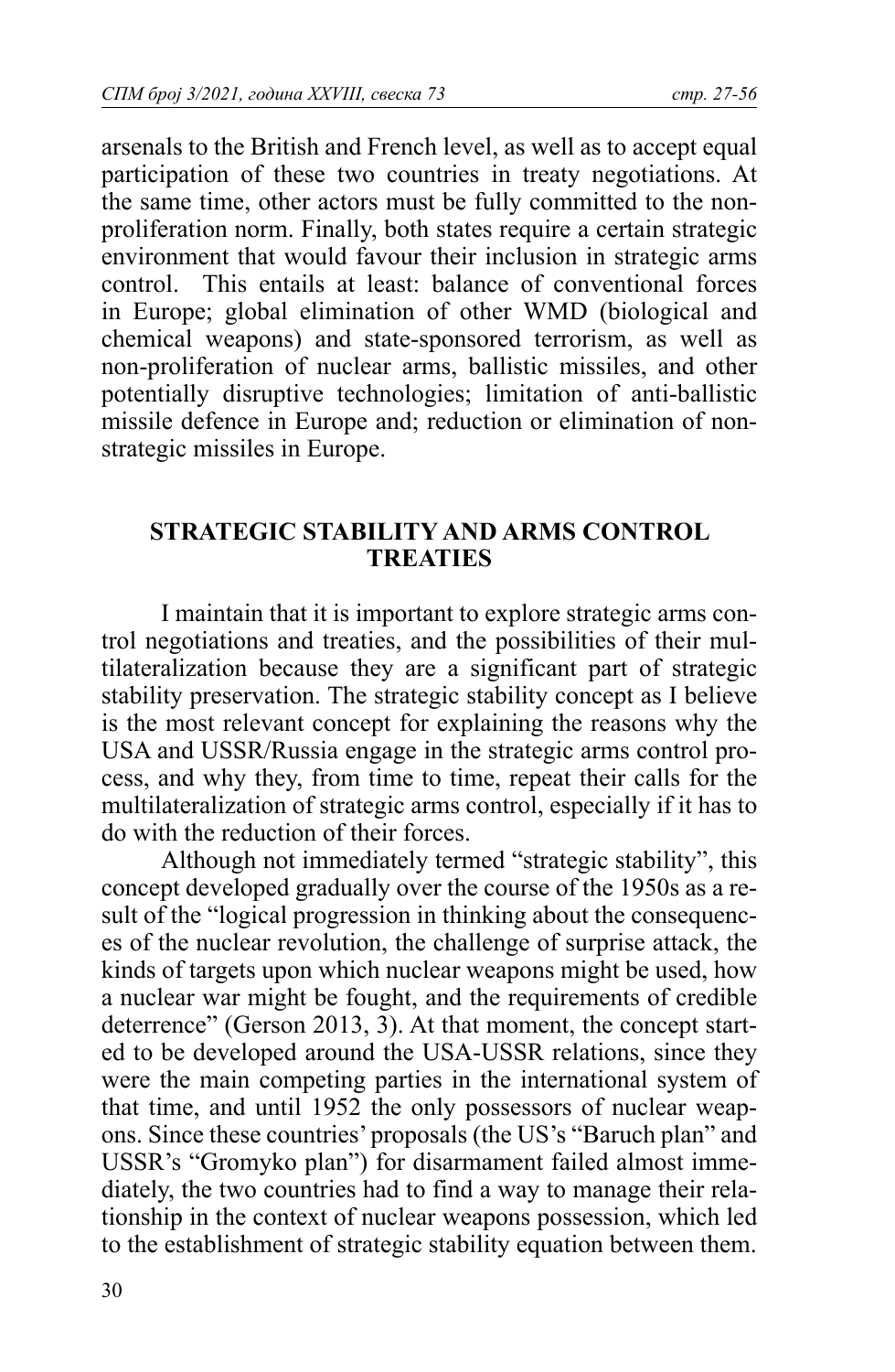Although there are various definitions of strategic stability, for the purpose of this article, I use this term to mark the specific relationship between the USA and Russia that aims to create conditions which would allow them to avoid nuclear war. In its essence is the effort to maintain the effectiveness of strategic offensive forces and second-strike capabilities. This is illustrated, for example, in the 1972 Unilateral Statement of the US Delegation on the Strategic Arms Limitation Treaty (SALT I), which notes that "the US Delegation believes that an objective of the follow-on negotiations should be to constrain and reduce on a long-term basis, threats to the survivability of our respective strategic retaliatory forces" (SALT I 1972: Unilateral Statements). It has been of paramount importance, therefore, to define what constitutes "threats to the survivability of" strategic retaliatory forces of the USA and Soviet Union/Russia, and to institute an environment which will contribute to limiting or eliminating these threats. I argue that this have included (1) the US-Russia parity in strategic forces and commitment to their modernization, (2) maintaining the "parity/disparity relationship" relating to other actors, which meant curbing proliferation, preserving a large disparity that existed compared to other NWS in order to deter them from "rushing into parity" with the USA and USSR/Russia, and preserve the credibility of their security guarantees. Furthermore, this concept also entailed the preservation of a bilateral form of strategic arms control and exclusion of third parties' (British, French and Chinese) forces from any agreement that involved limitation or reduction of nuclear forces, and, lastly (3) when it comes to scope, the reduction or stabilization of all the other weapons that may diminish effectiveness of the US and USSR/Russia strategic offensive forces (such as anti-ballistic missile defence, conventional forces, and other weapons and forces from various warfighting domains) (for influence of these factors on strategic stability see also Yongming and Chalmers 2012,11−14).

Reflecting on the first point, it is important to note that all treaties on the limitation and reduction of strategic offensive arms have permitted modernization and replacement of strategic offensive forces (SALT I 1972: Article IV; START I 1991, Article V; New START 2010, Article V). The New START has additionally differentiated between "new types" and "new kinds" of strategic arms, whereas "new types" refers to new classes of intercontinental ballistic missiles (ICBMs), submarine-launched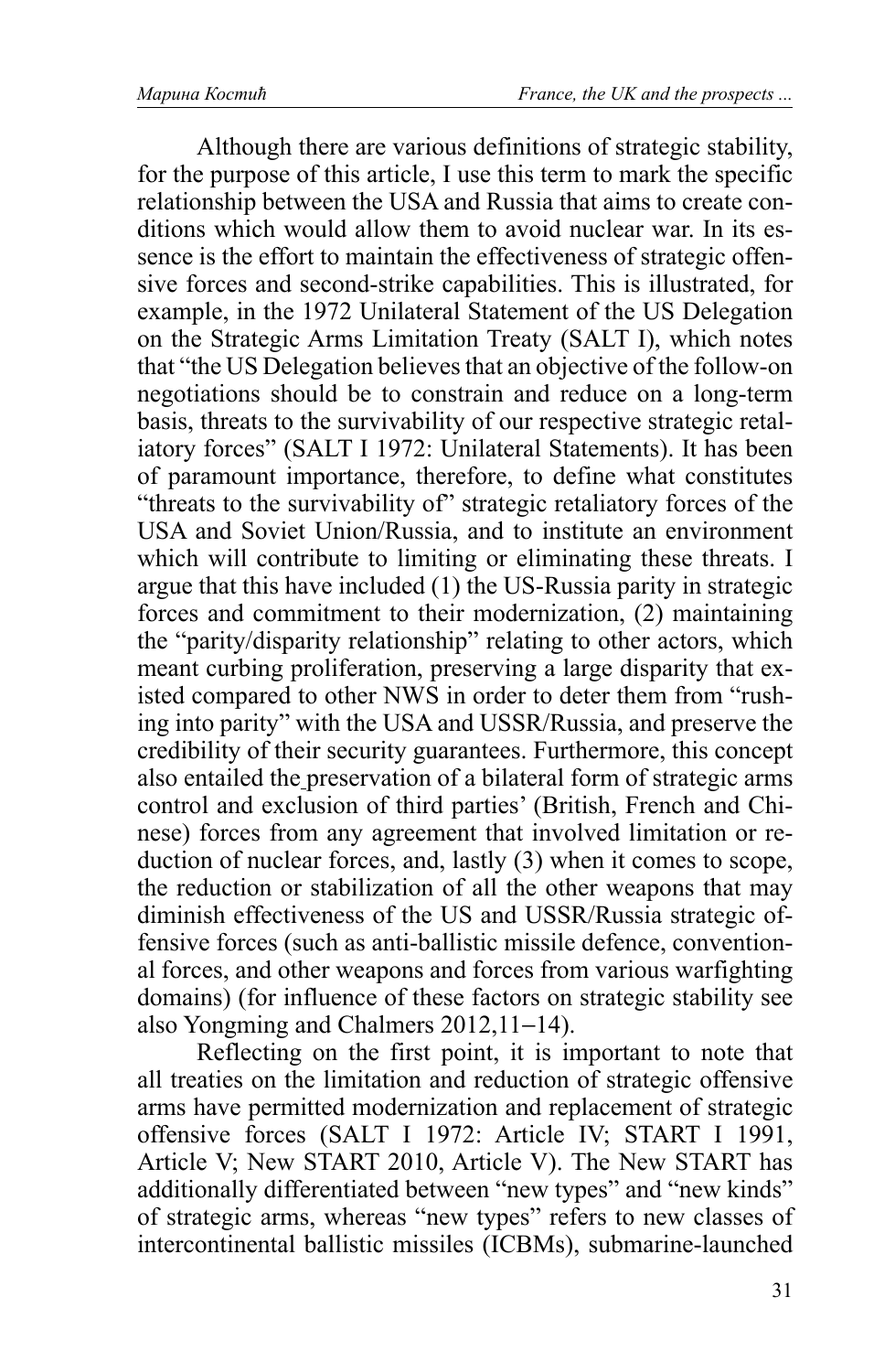ballistic missiles (SLBMs), and heavy bombers equipped for nuclear armaments that meet the definitions of the Treaty, while "new kinds" signifies "new offensive arms of strategic range that do not meet the Treaty's definitions of these existing strategic offensive arms" (New START, with Protocol 2010, 15). For at least the last fifteen years, all NWS have been conducting their modernization programmes which have raised, I believe, at least two important questions - one regarding the new types and kinds of weapons and warfare domains that might influence strategic stability, and the other about nuclear testing.

As regards the second point, early attempts of the USA and Soviet Union to establish strategic stability revealed four main points of contention: maintaining quantitative and qualitative balance, purview of the treaties (limited scope or comprehensive), verification provisions (with or without intrusive inspection measures, such as "on-site" inspections), and relation to other NWS, as well as NNWS, which should be committed to the non-proliferation norm (for these early attempts see Lebovic 2013, 9–41). While the first three points referred to the USA-USSR relationship, the fourth was the recognition that strategic stability was not only the function of their bilateral balance of power, but also the level of forces of other NWS and NNWS. I call this relationship the "parity/disparity element" of strategic stability. This argument is in contrast to claims that the existence of a negotiated bilateral process between the USA and Russia has its own logic, to which the level of other countries' nuclear forces, such as the French, are foreign (Tertrais 2020, 51). Arms control treaties have been significant instruments for maintaining this "parity/disparity" element of strategic stability, especially through strengthening the non-proliferation norm and commitments to disarmament. I maintain that the possible disruption of this element is one of the reasons for renewed US and Russian calls for multilateralization of strategic arms control.

During the strategic arms control negotiations, the USA and Soviet Union/Russia had difficulties to agreeing on the subjects and levels of parity. During the SALT and START negotiations, for example, the Soviets thought that the allowed US totals should include the European systems, since "those forces would most likely be used in coordination with U.S. forces in time of war" (Lebovic 2013,151−152). However, the US ruled out non-US forces involvement in the negotiating formula since they were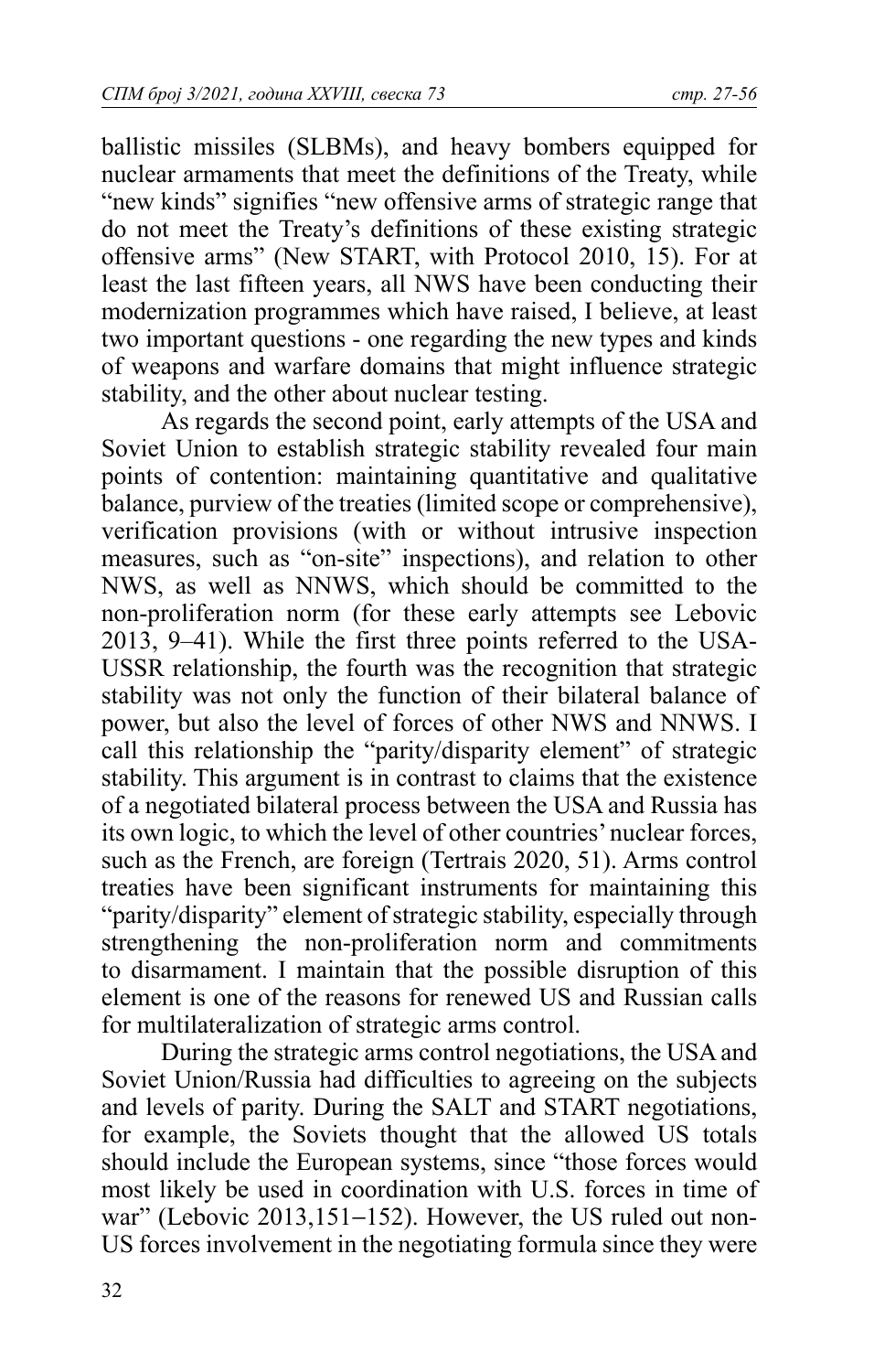"under the control of sovereign states with their own decisional processes, considerations, and sensitivities" (Lebovic 2013, 151−152). By "agreeing to disagree" on the actors that should be included in strategic arms control, the US and USSR/Russia have merely preserved the bilateral form of their strategic arms control agreements. Meanwhile, all other NWS have been constantly supporting the US and Russia to continue with bilateral strategic arms reduction agreements and assuring them that they will keep "minimal" (UK), "strictly sufficient" (France) and "lean, but effective" nuclear forces (China).

As for the last point, I argue that the strategic offensive forces reduction has been a culmination of a long incremental process of limiting actors and capabilities/forces (nuclear and conventional) that could endanger the effectiveness of US and USSR strategic offensive forces. This means that a formal agreement on the reduction of the strategic offensive arms of the two superpowers in 1991 (START) was possible only after the NPT inaugurated the non-proliferation and disarmament norms in 1968, the adoption of the Anti-Ballistic Missile Treaty (ABM) limited missile defence in 1972, the elimination of intermediate-range nuclear forces in Europe owing to The Intermediate-Range Nuclear Forces Treaty (INF Treaty) of 1987, and the balancing of conventional forces in Europe through the 1990 Conventional Forces in Europe Treaty (CFE). The 1968 NPT (which entered into force in 1970) was the first step in the process of establishing the non-proliferation and disarmament norms. By inhibiting the spread of nuclear weapons, the NPT "has contributed to the creation of an international security environment that has facilitated U.S. and Russian arms reduction efforts" (State Department telegram 212527 1992, 2). Additionally, the strategic arms control agreements have constantly recognized the relationship between strategic offensive and defensive arms. The SALT I Preamble and provision on the simultaneous exchange of instruments of ratification of the SALT I and the ABM Treaty (SALT I, Article VIII), in order for the SALT I to enter into force, are prime examples. The limitation of the intermediate-range and shorter-range forces was also important for strategic arms reduction, as seen in the Soviet concerns that "the United States could hit the Soviet Union from Europe when Soviet intermediate-range systems lacked the capability to hit the United States in turn" (Lebovic 2013, 152). The USSR even proposed to have parity in the INF systems not only with the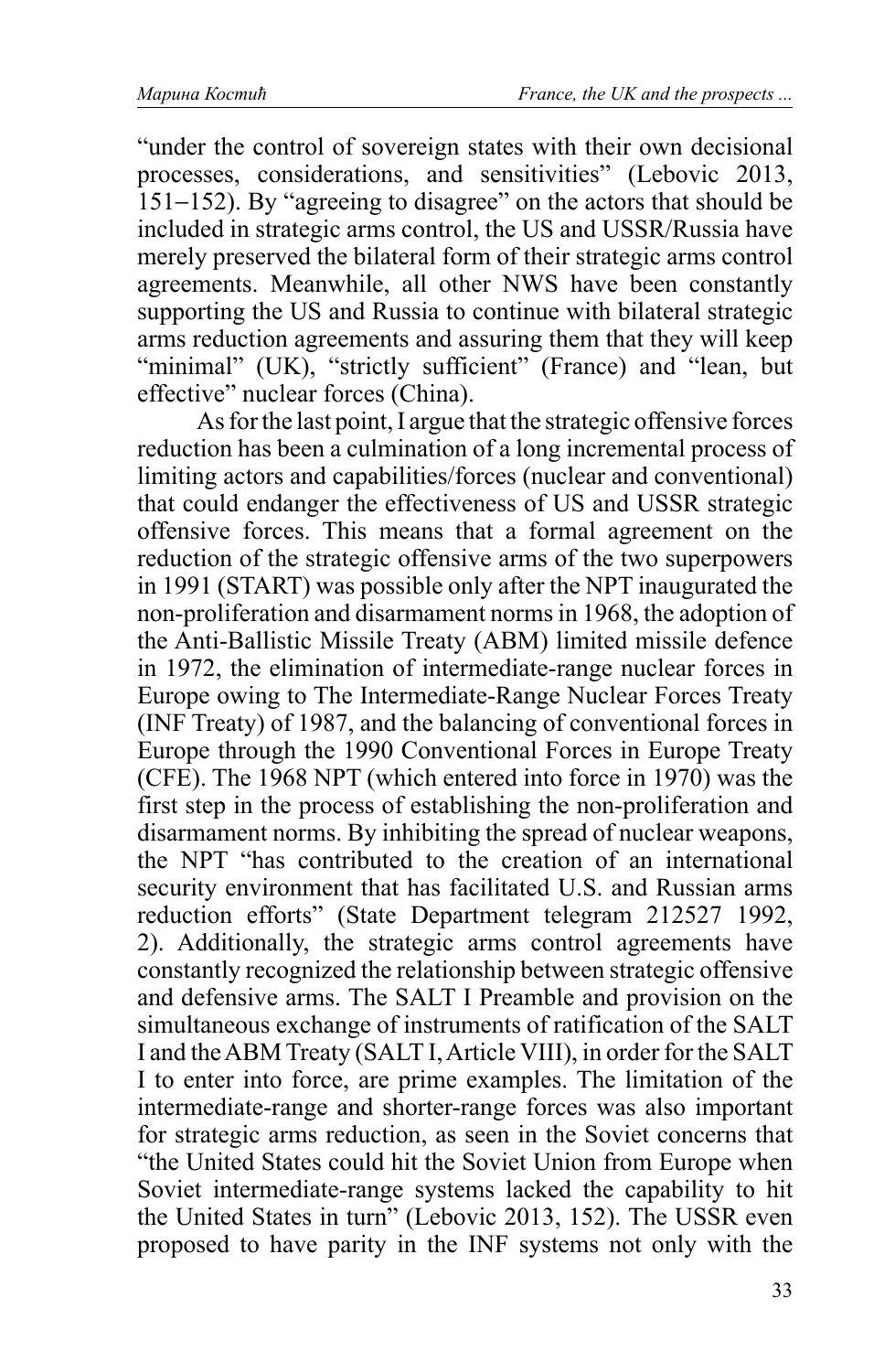USA, but also with the British and French strategic forces (FAS, INF Chronology). The INF negotiations were, after suspension in 1983, resumed in January 1985 with their inclusion in the Nuclear and Space Talks (NST) (along with the strategic offensive arms and defence and space weapons) (FAS, INF chronology). By the INF treaty's disarmament deadline (1 June 1991), the parties had destroyed all of their missiles covered by the Treaty provisions. After balancing conventional forces in Europe through the CFE agreement in November 1990, the US and Russia finally signed the START on 31 July 1991.

This comprehensiveness of the arms control architecture will be, as well, the precondition for the future US-Russia strategic arms control agreements, especially after the New START expires in 2026 (unless some of two parties decide to withdraw from it before its expiration). In the US, the military is calling for the adoption of a broader strategic deterrence review that evaluates nuclear, space, cyber, and missile defence issues as a unified whole" (Reif 2021). Also, the Russian Deputy Foreign Minister Sergey Ryabkov said in February 2021 that "Russia's approach is to find a security equation that comprehensively takes into account all the factors that are important from the point of view of strategic stability" (*AA* 2021). He explained that this is not just about nuclear weapons, but the entire range of offensive or defensive weapons in nuclear and non-nuclear equipment, which could be included in the package of interrelated agreements on strategic stability, and not only in one agreement (*AA* 2021). This all-inclusiveness is also important for the UK and France since, if not constrained, some elements, such as missile defence or intermediate-range and shorter-range missiles, might question the ability and credibility of their strategic forces. The UK Foreign and Commonwealth Office also articulated in 2009 that "reducing and eliminating nuclear weapons without also addressing the balance of power in other respects could be dangerously destabilising" (Xiaobing and Ritchie 2012,31). Finally, French leaders have stressed that "broad steps on disarmament must take into account a wide range of issues, including missile defence, conventional and space capabilities" (Pifer and Tyson 2016, 20).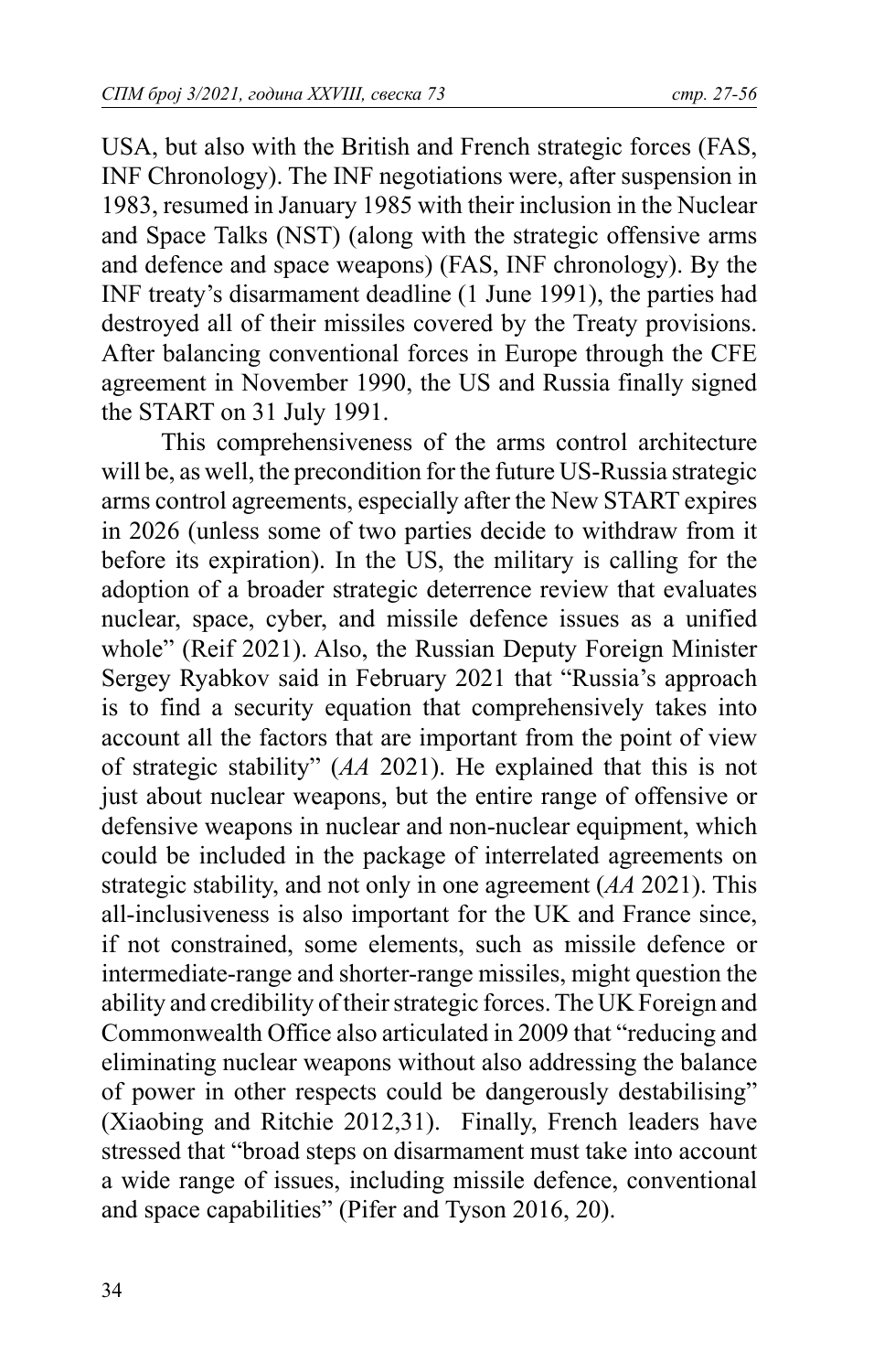### **NUCLEAR POLICIES AND CAPABILITIES OF FRANCE AND THE UK: POLICY OF CONSTRUCTIVE AMBIGUITY AND MINIMAL CREDIBLE NUCLEAR CAPABILITY**

The aim of this part of the article is not to discuss the accuracy of the French and British official positions contained in the strategic security and defence documents and policymakers' statements on their nuclear forces, but to determine and describe them in order to have a better understanding of the position from which the UK and France assess the possible participation in formal strategic arms control.

From the policy perspective, both France and the UK stress the importance of nuclear weapons for their defence and refuse to adopt the "no-first use" policy. The nuclear forces are a "core element of their national and Allied defence strategies" and both countries are "determined to maintain only a minimum credible nuclear capability, consistent with the strategic and security context of their commitments under Article 5 of the North Atlantic Treaty" (Teutates Treaty 2010, Preamble). The UK would use nuclear weapons in extreme circumstances of self-defence, including the defence of NATO allies; and France in cases of aggression against its vital interests, whatever the means employed (Tertrais 2007, 6). Neither France, nor the UK would use or threaten the use of nuclear weapons against any NNWS that is a party to the NPT, but they maintain "calculated ambiguity" regarding the use of nuclear weapons against a WMD threat (Xiaobing and Ritchie 2012, 21). Additionally, the 2021 UK Integrated Review of Security, Defence, Development and Foreign Policy states that the Britain "reserves the right" to use nuclear weapons if future threats of WMD, "such as chemical and biological capabilities, or emerging technologies that could have a comparable impact, makes it necessary" (Global Britain in competitive age 2021, 77). Both countries remain deliberately ambiguous about when, how, and on what scale they would consider using nuclear weapons.

The UK and France have been officially committed to verifiable multilateral disarmament and have unilaterally been reducing their nuclear forces in the wake of the Cold War and the USA-USSR/Russia bilateral strategic offensive arms reductions, but were never part to any such agreement. On the other hand,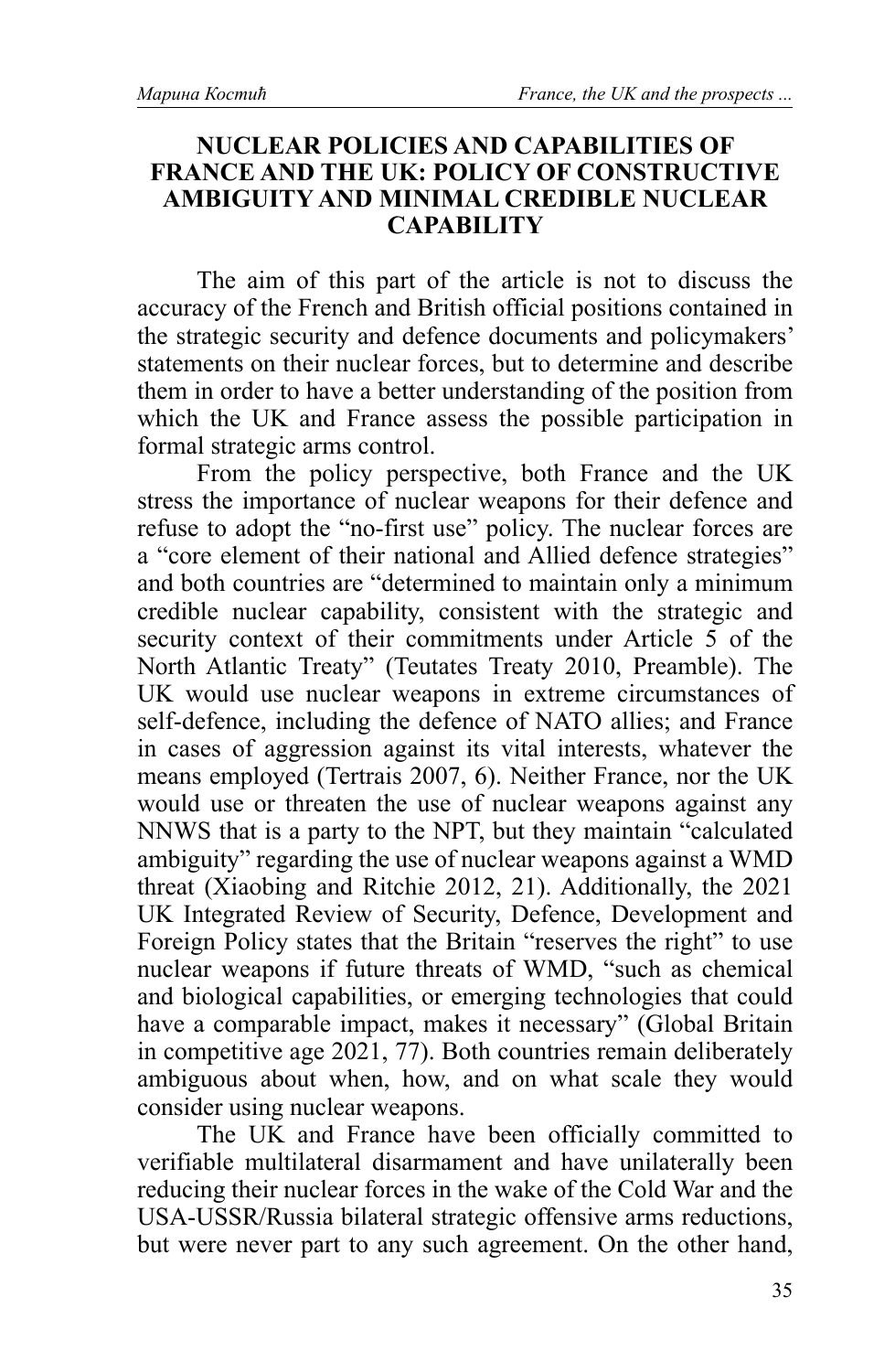the greatest difference between the UK and France is the level of dependence on the US for the maintenance of the credibility and effectiveness of their strategic forces, where the UK is much more dependent than France.

France with approximately 290 and the UK with roughly 215 warheads have the smallest nuclear arsenals among the five NWS (Arms Control Association 2020a). While the UK relies on the sea-leg nuclear deterrence only, France has an additional airborne leg, but still largely depends on its nuclear submarine force (4 Triomphant-class SSBNs) which carries approximately 80% of its overall nuclear arsenal (Arms Control Association 2019). Both countries carry out a Continuous-At-Sea Deterrence with one SSBN always on patrol.

Some authors perceive the UK as the most "progressive" NWS based "on its commitment to a 'minimum' arsenal, policy and practice reflected in the nuclear force size, operational posture, and declaratory policy", but also recognize its "deep and abiding commitment to nuclear deterrence as the cornerstone of British security" (Ritchie 2012, 21). Andrew Futter (2021, 141) writes that the UK nuclear policy rests on five central pillars: (1) commitment to a minimum nuclear deterrent capability; (2) continuous-at-sea-deterrence; (3) maintenance of strong links with the USA; (4) formal commitment to NATO and; (5) legal commitment to nuclear disarmament.

Although with the strongest anti-nuclear movement, the UK has recently decided to increase the upper limit of its nuclear arsenal to no more than 260, instead of 180, by the mid-2020s and to lower the transparency over its nuclear arsenal (Global Britain in competitive age 2021, 76–77). The strategic stability concept would suggest that in the new context created by "Brexit" and great power competition, the UK may want to have a nuclear arsenal of around 300 nuclear warheads, thus attaining numerical balance with China and France. This increase of the nuclear forces cap may also be seen as having a symbolical effect in the context of making "Britain great again" and its desire to strengthen its global role. Around 300-400 deployed warheads of the UK, France or China is also what appears these countries think is necessary to "inflict unacceptable damage on an opponent in a retaliatory strike which has been central to their nuclear planning" (Yongming and Chalmers 2012, 11). Having in mind the importance of the effectiveness of the second-strike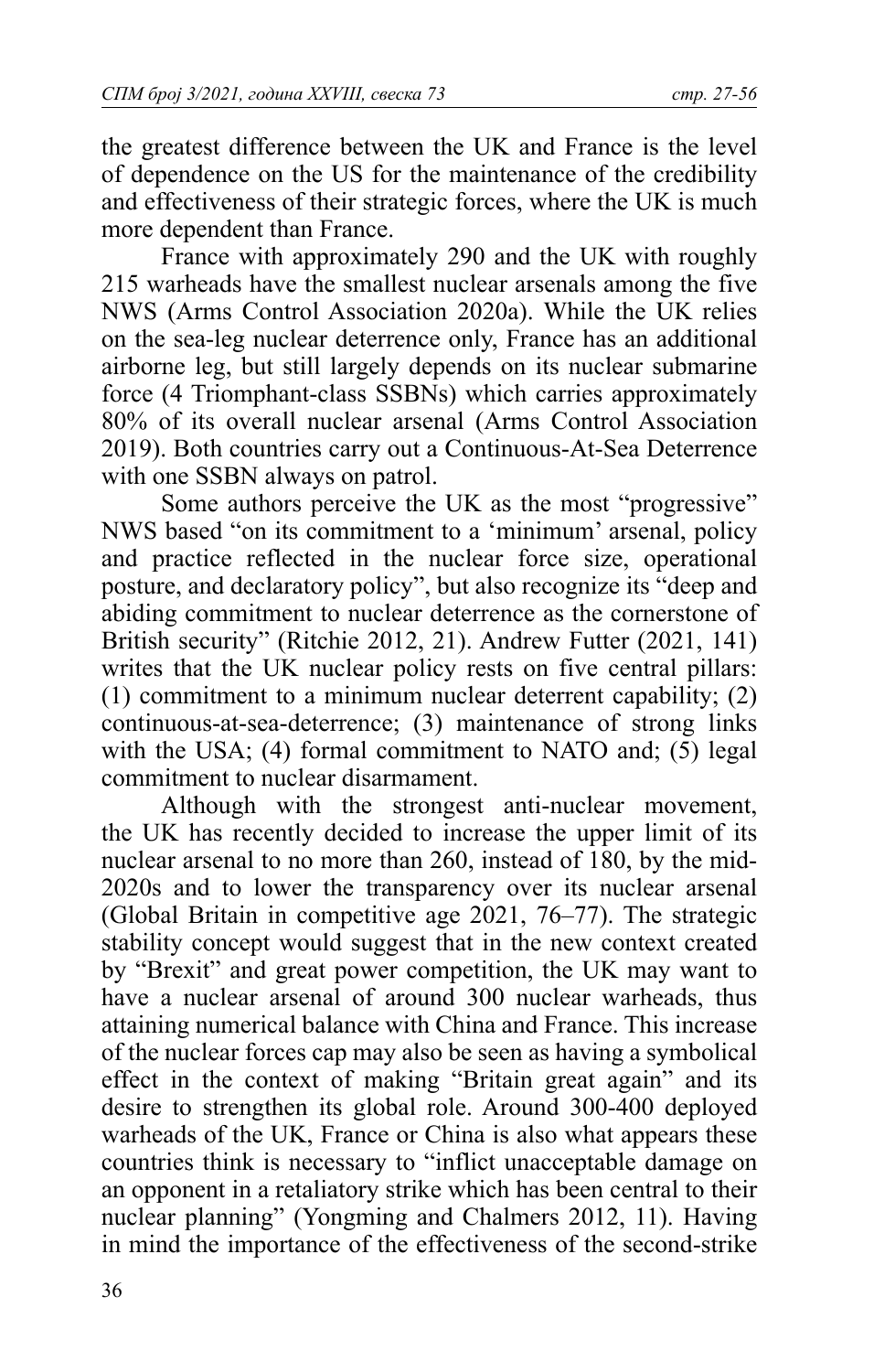capabilities, the new UK decision could be, as well, a result of the development of new Russian weapon systems and the deployment of a wider and modernized ballistic missile defence around Moscow, as was claimed by the UK Defence Minister Ben Wallace (BBC 2021). Finally, the crisis of the US-Russia arms control architecture and adjustments to the overall US nuclear arsenal modernization process, especially the one announced by the previous Trump administration, must also be taken into account when considering the new UK decision to increase the cap on its nuclear stockpile. With regard to the issue of transparency, the UK decision to *return* to the lower transparency level on nuclear forces is similar to China's strategy regarding transparency over their nuclear weapons.<sup>1</sup> This strategy holds that China cannot have the same level of transparency as the two states with the largest arsenals (the USA and Russia) because it has a much lower level of nuclear forces. Instead, the level of transparency about it nuclear forces should correspond or be proportional to its "lean, but effective" nuclear forces, nuclear "no-first use" policy (Riqiang 2016, 229−230) and absence of alliance (Xiaobing and Ritchie 2012, 29). This approach to transparency is something I call *contingent transparency,* since the level of transparency is contingent upon the level of forces one state possesses – the lower the level of forces, the lower the level of transparency. This approach has great implications for the issue of verification as well, especially the one that would include "on-site" inspections, since intensive verification measures would be unacceptable for states with the smallest nuclear arsenals, for reasons of preserving the effectiveness of their retaliatory forces.

Because of a strong link with the USA some scholars describe the UK nuclear forces as "inter-dependent" (Heuser 1997, 63) or even "dependent" to the extent that without the US support the UK "would very probably cease to be a nuclear weapon state" (Ritchie 2012, 92–93). The US-UK 1958 Mutual Defence Agreement, renewed by the two parties several times, will be in effect until the end of 2024. Some organizations in the UK consider that constant renewals of this treaty, without public or parliamentary debate, constitute a violation of Article VI of the NPT by both countries, leading them to label

<sup>1</sup> I use the word "return" because the UK Strategic Defence Review from 1998, point 15, for example, stated that "Maintaining a degree of uncertainty about our precise capabilities is a necessary element of credible deterrence" (UK Strategic Defence Review 1998).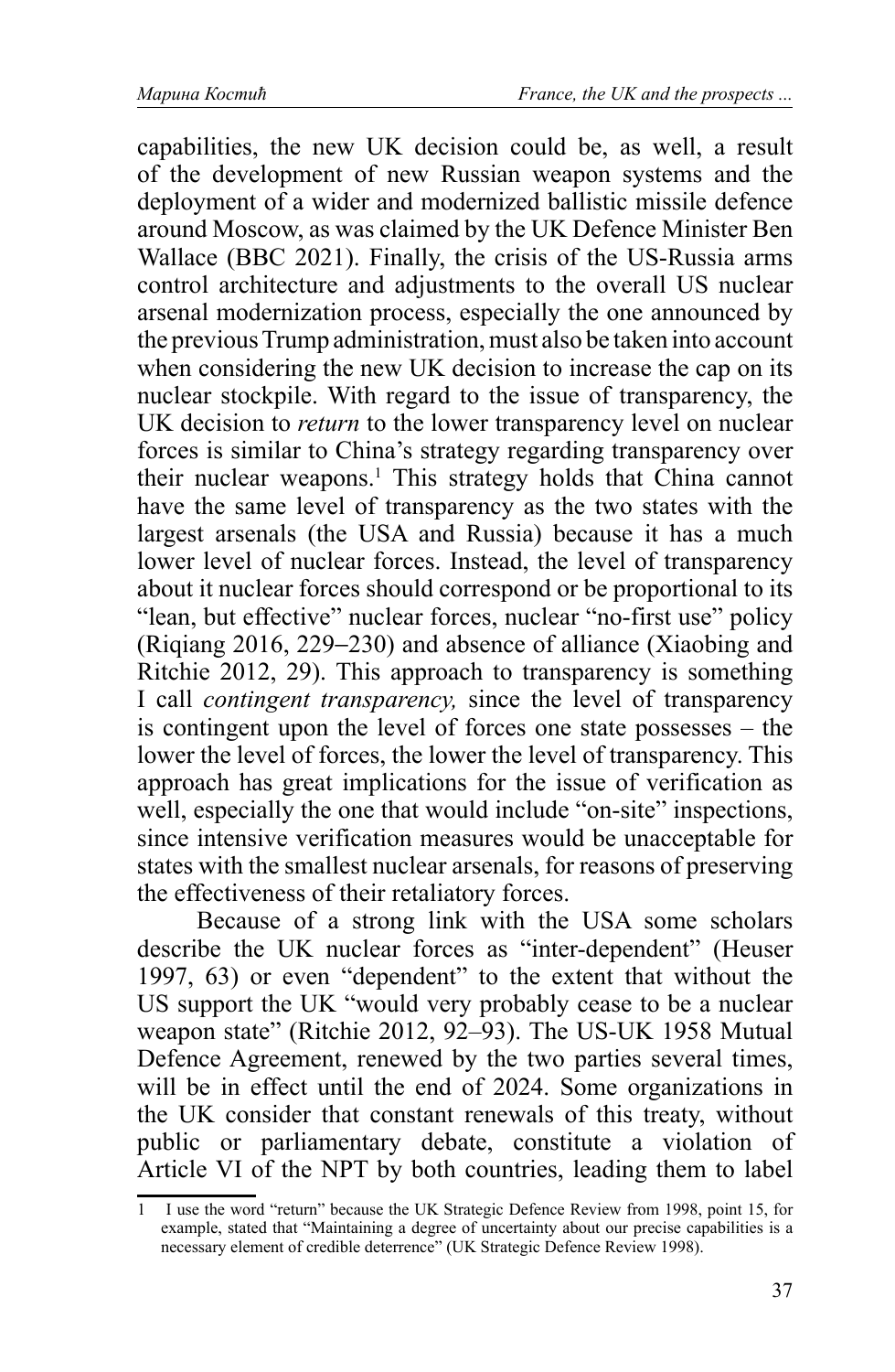the US-UK cooperation under this treaty as "secret nuclear relationship" (CND 2018, 2). The UK and the USA also have the 1963 Polaris Sales Agreement and the 2007 Defense Trade Cooperation Treaty. The UK-US cooperation includes: Trident II D-5 missile extension of the service life from 2028 until 2042 (Kile and Kristensen 2014, 484), production of the new class of UK's and the US's SSBNs *Columbia* and *Dreadnought* which will be conducted in both countries (Wolfe 2020, 3), parallel replacement warhead program (for W93), although London is responsible for the design and production of its warhead fleet (Reif and Bugos 2021), and preservation of US-based joint stock. At the same time, the UK government claims that it maintains "full operational independence" (National Security Strategy and Strategic Defence and Security Review 2015, 35). British nuclear forces are officially committed to NATO under the terms of the 1962 Nassau Agreement that facilitated the US Polaris SLBM system purchase and, later, Trident for the Royal Navy (Xiaobing and Ritchie 2012, 23). According to this agreement, the British nuclear forces would be "assigned to and targeted in accordance with NATO plans, except in circumstances where the British government decides that its supreme national interests are at stake" (Xiaobing and Ritchie 2012, 25−26). This also means that the size of UK nuclear forces would largely depend on the NATO's and UK's target sets and defence planning. Pointing to the "Moscow Criterion", which assumed the British forces targeting Moscow during the Cold War, Davis claims that Moscow remains the primary, informal target of the British Trident force today (Davis 2015, vi), and that the "logic of nuclear deterrence continues to trump the logic of nuclear disarmament within the UK and NATO" (Davis 2015, vii).

On the other hand, France has always maintained national control of all the technologies and the related scientific and industrial tools essential to the constitution of forces and total national independence with regard to the planning and decision on the use of its weapons (Tertrais 2020, 44). Also, successive French governments claimed that nuclear deterrence is its ultimate guarantee of sovereignty (French White Paper 2013, 19−20). France first developed a nuclear triad, including strategic and tactical weapons (Granholm and Rydqvist 2018, 40), but after the Cold War, in 1996, it eliminated land-based ICBMs and retained only a nuclear dyad. Tertrais asserts that France had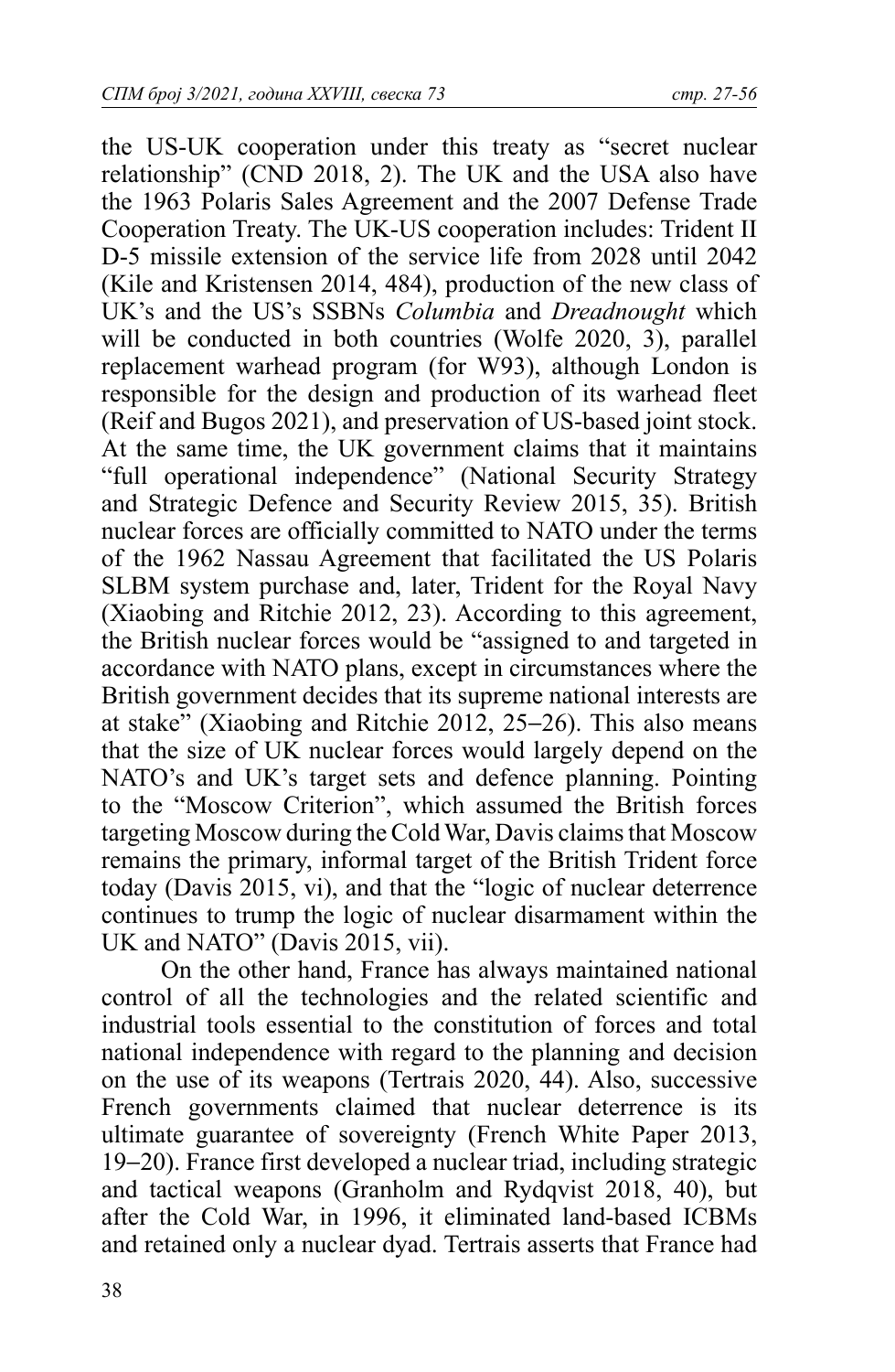always wanted equal status with the USA and the UK, in order not to depend completely on the Anglo-Saxons for its defence, as well as to share its strategic autonomy culture with the EU, which is not possible without nuclear weapons. (Tertrais 2009, 5−6).2 At the same time, it is important to have in mind that during the Cold War any kind of proliferation of nuclear weapons in Europe was unacceptable for the Soviet Union, be it in the form of West Germany as sole new possessor of nuclear weapons, or as part of some kind of multilateral control of nuclear weapons in Europe, such as one of NATO, a "European Federation" or a "European state" (Alberque 2017, 17−28).

Ultimately, France and the UK share commitments to each other's defence both through NATO (multilateral) and through bilateral agreements. When it comes to bilateral cooperation on nuclear matters, in 1992 the two countries established a Joint Commission on Nuclear Policy and Doctrine, and confirmed their commitments at the Summits in Saint Malo in 1998 and Le Touquet in 2003, and formalized it through the Lancaster House agreements (2010). Under the Lancaster House agreements, the two parties undertook to build a long-term mutually beneficial partnership in defence and security with the aims of, among others, "ensuring the viability and safety of their national deterrents, consistent with the Treaty on the Non-Proliferation of Nuclear Weapons" (Treaty on UK-France cooperation 2010, Article 1). As envisaged by the Teutates Treaty, the UK and France cooperate in the fields of safety and security of nuclear weapons, stockpile certification, and countering nuclear or radiological terrorism (Teutates Treaty 2010, Article 1.1). This involves cooperation on the nuclear stockpile stewardship and creation of a new joint facility with guaranteed and unhindered access for 50 years at Valduc in France (Expérimentations de Physique Utilisant la Radiographie Eclair (EPURE)) and the Atomic Weapons Establishment (AWE) in Aldermaston in the UK (Teutates Treaty 2010, Article 1.2). According to the British government, all goals set in the Lancaster House treaties were achieved (building a joint nuclear facility; increasing cooperation around the aircraft carriers; developing the UK and French complex weapons systems and establishment of the Combined Joint Expeditionary Force which reached full operating capacity in November 2020) (Brader 2021).

<sup>2</sup> Also, on the role of France in maintaining the idea of "Euro-bomb" see Egeland and Pelopidas 2020.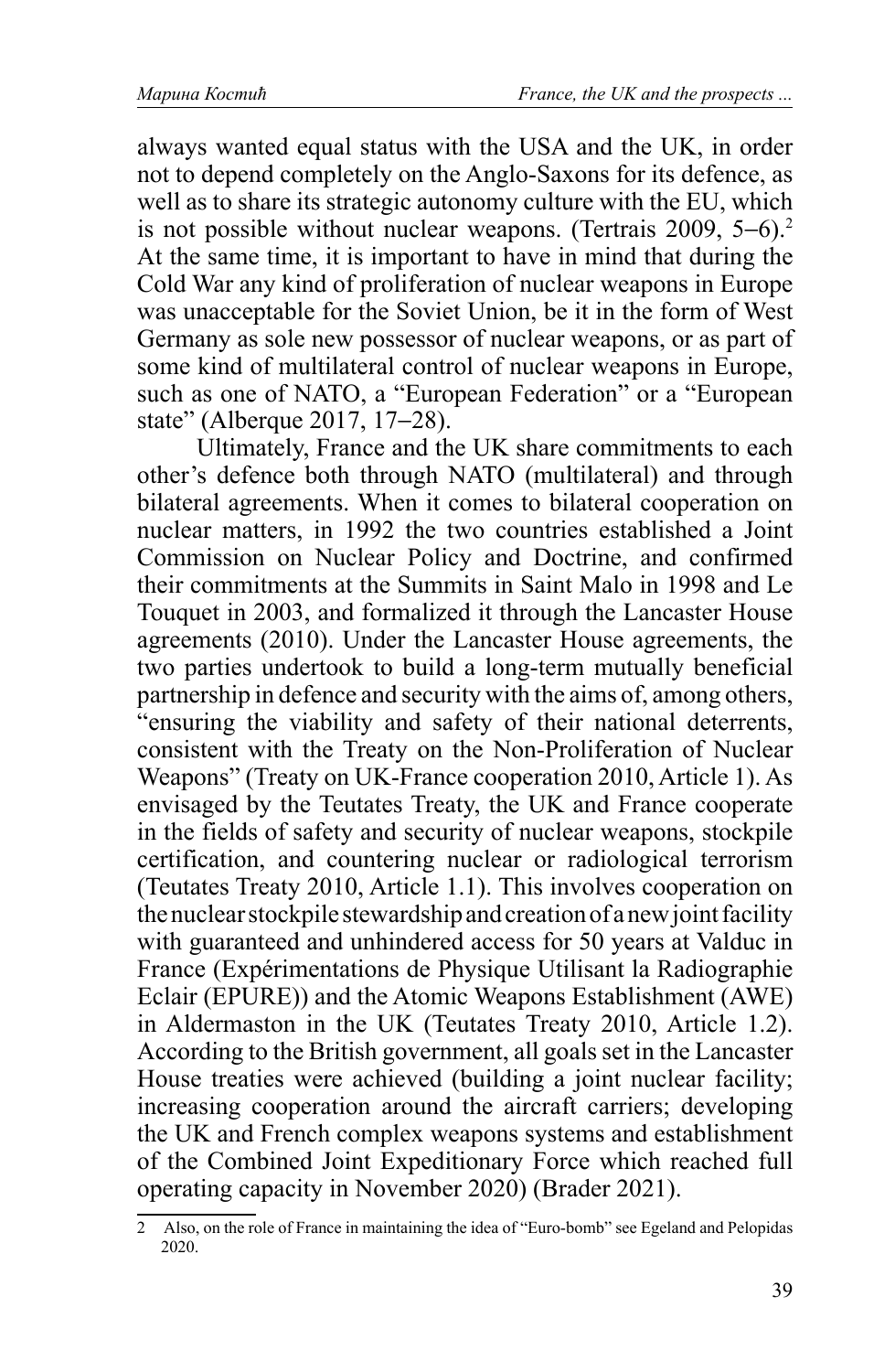### **PRECONDITIONS FOR THE FRENCH AND BRITISH PARTICIPATION IN THE FORMAL STRATEGIC ARMS CONTROL**

The various USA and Soviet Union/Russia demands to include third parties in strategic arms control has not yet led to its multilateralization. In this section, I will explore three sets of preconditions for the British and French participation in the strategic arms control that I found relevant from analysing the treaties negotiations, contents of treaties, and various statements attached to them, as well as strategic documents of France and the UK and officials' statements from these and other relevant countries.

## **The US and NATO considerations on participation of British and French forces in strategic arms control**

The US demands to include China in strategic arms control have always been followed by the Soviet Union's/Russian calls to the UK and France to join the process, primarily due to their participation in NATO. In September 2020, the Russian Ambassador to the US Anatoly Antonov said that Russia's priority in a broader arms control treaty would be to get the UK and France involved as well, since they "not only possess nuclear arsenals comparable to that of China, but are also US NATO allies closely coordinating their nuclear policies" (RT 2020a). However, the US and NATO position, confirmed by their officials again in late 2020, remains the one of excluding French and British nuclear forces from any agreement, preservation of the bilateral US-Russia arms control regime, and engagement of only China in the dialogue on nuclear arms control (RT 2020b; NATO 2021b).

The "dependent" or "inter-dependent" character of the UK forces and membership of both the UK and France in NATO set specific constraints on their participation in strategic arms control and make it unlikely that they could make any decision on this issue independently. The membership in the collective defence system such as NATO implies obligations for both the UK and France in terms of defence and they can use all means, including nuclear weapons, to respond to possible aggression against any of the members of the Alliance. While the UK forces have been officially committed to NATO since 1962, the French policy has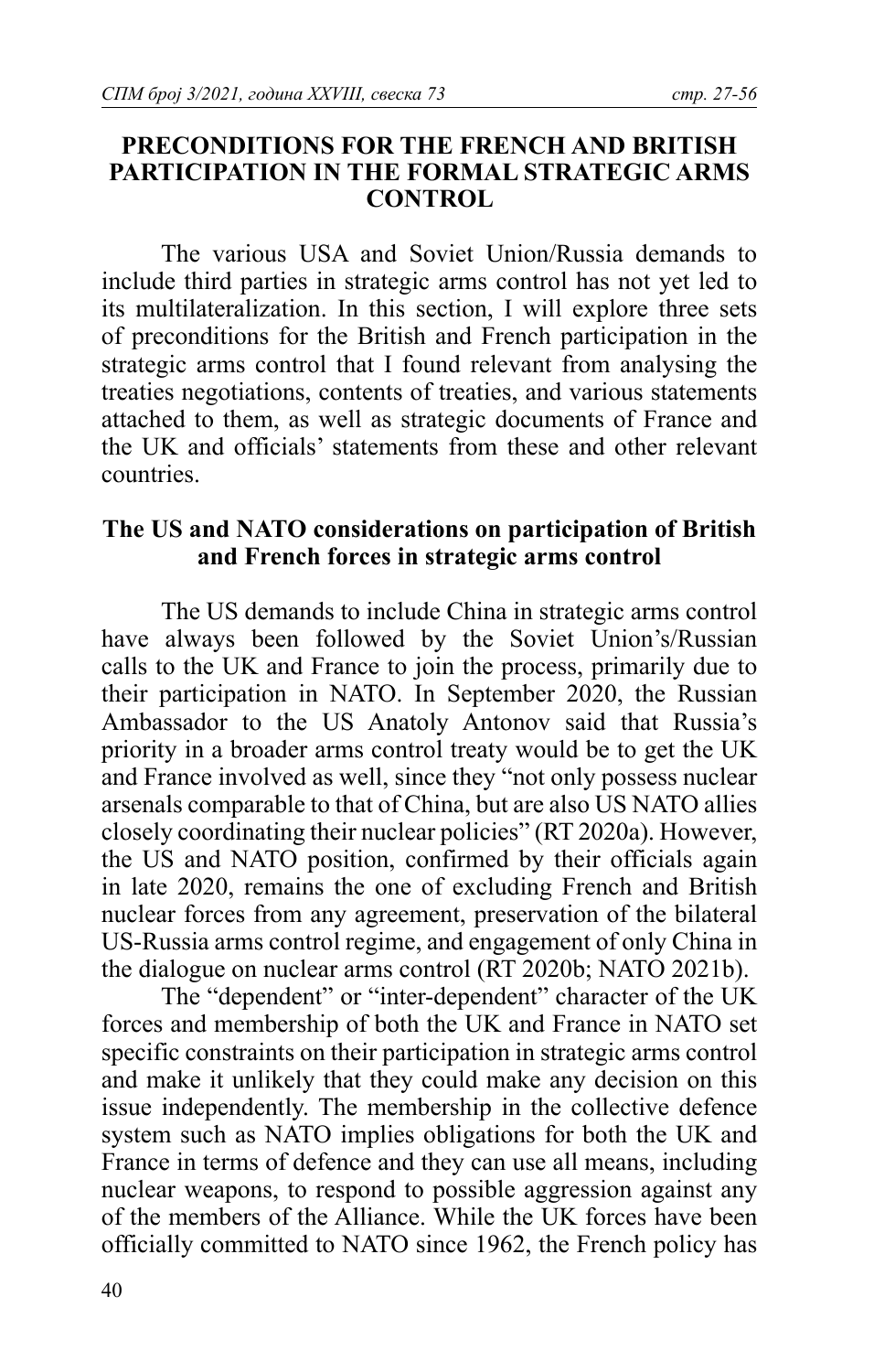been one of close coordination with the NATO nuclear policy. The French President Emmanuel Macron (2020) in February 2020 declared that France did not take part in the Alliance's nuclear planning mechanisms and would not do so in the future, but it would continue to contribute to "political-level discussions aiming to strengthen the Alliance's nuclear culture." According to NATO, both the British and the French nuclear weapons represent separate decision-making centres in Europe, which any adversary planning an attack on some of the NATO member country must take into account (NATO 2021b).

In terms of strategic stability and strategic arms control, I believe that the French and British membership in NATO created at least three major dilemmas for the Soviets: A dilemma about subjects and levels of parity (the US with or without British and French strategic forces), a dilemma about possible circumvention of strategic arms control treaty provisions, and a dilemma about the nature of the British and French nuclear forces. During the Cold War negotiations, the Soviet Union tried to mitigate these dilemmas through: (1) the inclusion of the French and British forces as part of the US forces, thus representing the single object of parity, and (2) the conduct of separate USSR-UK and USSR-France bilateral negotiations (Schroeder 1987, 26). Instead, historical record shows that the most the Soviets could do was to: (1) deliver unilateral statements regarding the French and British forces inclusion in US counts, (2) oblige the US through the treaties provisions not to transfer strategic weapons to their allies, and (3) oblige France and the UK to take political commitments to maintain minimal strategic forces.

In 1972, for example, the USSR Unilateral Statement to the SALT I Agreement (SALT I 1972, Unilateral Statements) stated that "if during the period of effectiveness of the Agreement U.S. allies in NATO should increase the number of their modern submarines to exceed the numbers of submarines, they would have operational or under construction on the date of signature of the Agreement, the Soviet Union will have the right to a corresponding increase in the number of its submarines." However, the USA did not accept this statement's validity. Also, during the INF Treaty negotiations in 1982, the Soviet INF Proposal was to include French and British strategic forces in the US count, which the US rejected through their criteria for the INF agreement (FAS, INF Chronology).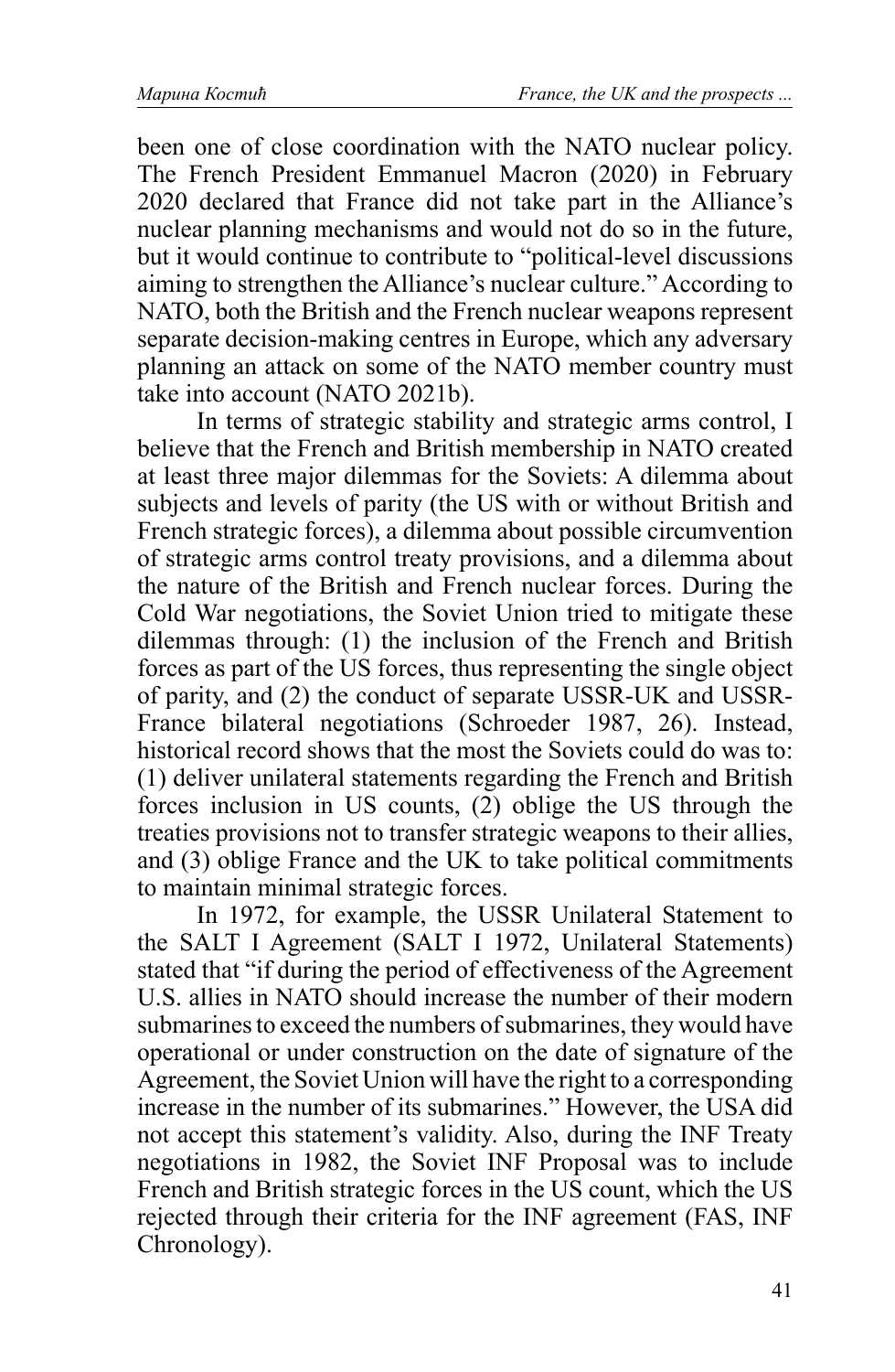The Soviets were, also, concerned that the US could apparently "fulfil" the provisions of the strategic arms treaties through transfer of restricted or prohibited weapons systems to their allies, which is also why the USSR insisted on the inclusion of France and the UK in the negotiations (Schroeder 1987, 26). They tried to mitigate this dilemma through treaty provisions. For example, SALT II (Article XII) stated that in "order to ensure the viability and effectiveness of this Treaty, each Party undertakes not to circumvent the provisions of this Treaty, through any other state or states, or in any other manner." Also, the First Agreed Statement to Article XVI of the START I stipulated that "The Parties agree, in the interest of the viability and effectiveness of the Treaty, not to transfer strategic offensive arms subject to the limitations of the Treaty to third States." On this matter, the US issued a statement on 29 July 1991 that the US has this kind of cooperation only with the UK, to which "independent nuclear deterrent" US attached great importance "in helping maintain world peace." (START I 1991, First Agreed Statement).

Finally, one of the reasons why Soviet Union demanded inclusion of France and the UK in the negotiations on strategic offensive arms control was its belief that any weapon system that can target the territory of one of the superpowers is "strategic", which then excludes Soviet systems that can target American allies in Europe and Asia, but includes French, British and American extended systems which could target Soviet Union (Schroeder 1987, 25). This definition of "strategic", however, was not accepted, but only the one that referred to the range of ballistic missiles – "ranges in excess of the shortest distance between the north eastern border of the continental United States and the north western border of the continental USSR" (SALT I 1972, Agreed Statements), which is about 5,500 km and longer.

The United States and its NATO allies' opinion has always been to keep the French and British nuclear forces independent and exclude them from any USA and Soviet Union/Russia arms control negotiations (Lebovic 2013, 151; Gottemoeller 2019). In the 1980s, one of the US criteria for the INF treaty conclusion, which allies agreed with, was the "exclusion of third countries (i.e. British and French) nuclear deterrent forces from *any* (emphasis added) agreement" (FAS, INF chronology). Sir Lawrence Freedman (2009, 46), also, noted that "there has always been a clear determination to protect the British nuclear force from arms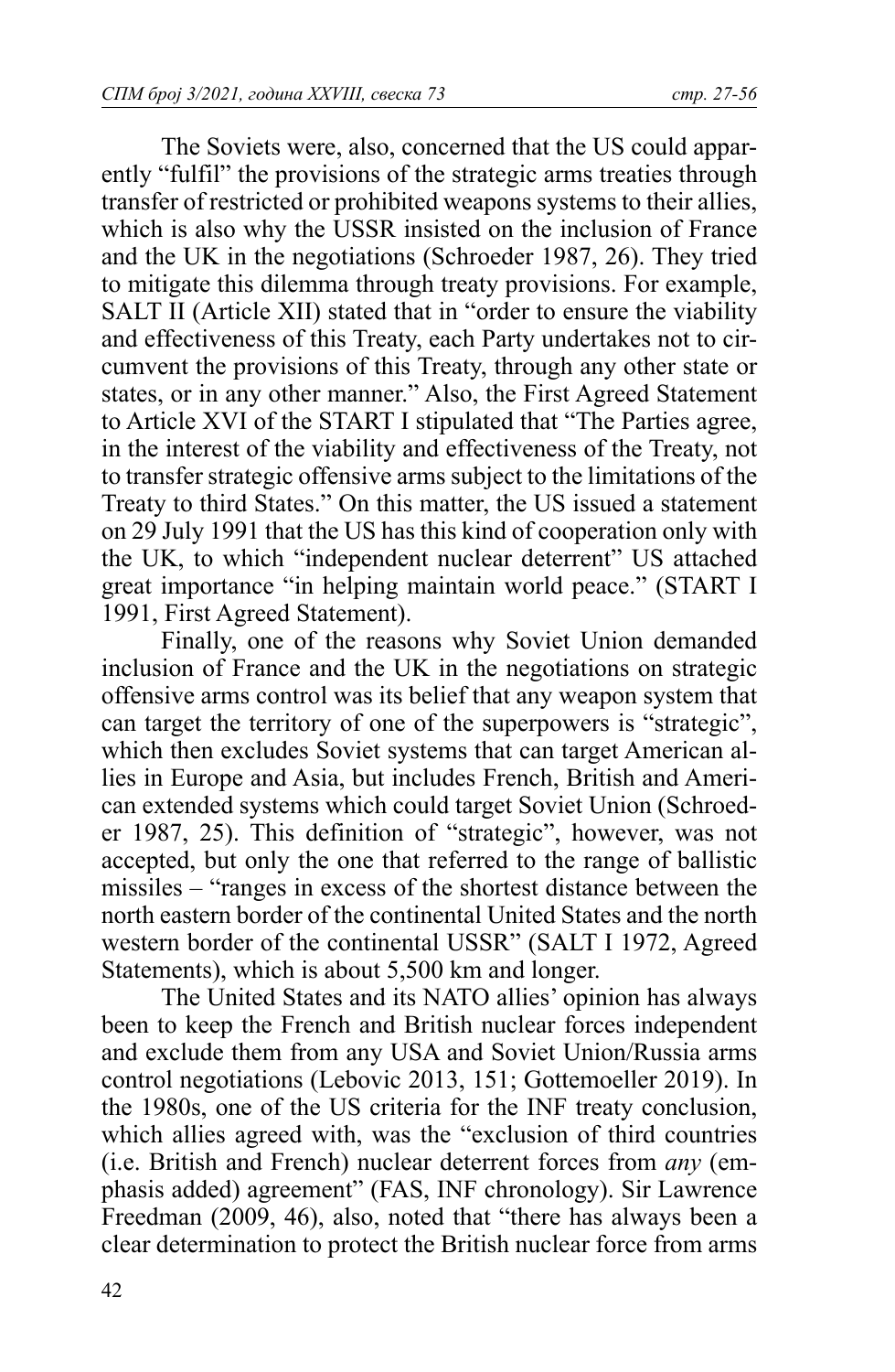control." In 2020, during the debate on the New START extension, the US special envoy Marshall Billingslea confirmed this position by stating that "when speaking about a future treaty, we should keep in mind a tripartite treaty" and added that "Washington will keep the UK and France out of the deal, as neither are 'actively developing and deploying nukes on the same scale as China" (*RT* 2020b).

The US-Russia disagreement on the actors they should include in strategic arms control resulted in the continuation of bilateral format of strategic arms control and the political commitments of other NWS to maintain minimal nuclear forces. During the START Treaty conclusion in 1991, the UK Foreign Secretary Hurd, for example, had to issue a statement that "the British strategic force will remain a minimum one in no way comparable to the nuclear forces of the Soviet Union and the United States" (START I 1991, Other Statements). Also, during a visit to London in 1992, the Russian President Boris Yeltsin urged Britain, China, and France to include their nuclear forces in international disarmament talks. They disagreed, however, for the reason of large disparity of their strategic forces in comparison to US and Russian ones which "will have to sharply reduce warhead numbers first before general disarmament can be considered" (*Tampa Bay Times* 2005). Faced again with inability to include them directly in the strategic arms control, the Russian president accepted the UK's requests not to emphasize the issue of British participation in international negotiations, and stated that the British forces were significantly smaller than Russian ones and that the issue was therefore "not worth talking about" (Freedman 2009, 46). Besides officials' statements, British and French strategic security and defence documents have constantly repeated the commitment to "minimal deterrence" (UK) and "strictly sufficient" nuclear forces (France). Keeping the minimal size of British and French strategic forces, which are at the level of considerable difference compared to the US and Russian strategic arsenals, has been of paramount importance for the Russian acceptance of their exclusion from strategic arms control.

But, will the UK and France accept participation in strategic arms control negotiations even if the US changes its position and, in agreement with Russia, calls France and UK to join strategic arms control? I believe that this would certainly be a necessary, but not a sufficient condition for the British and French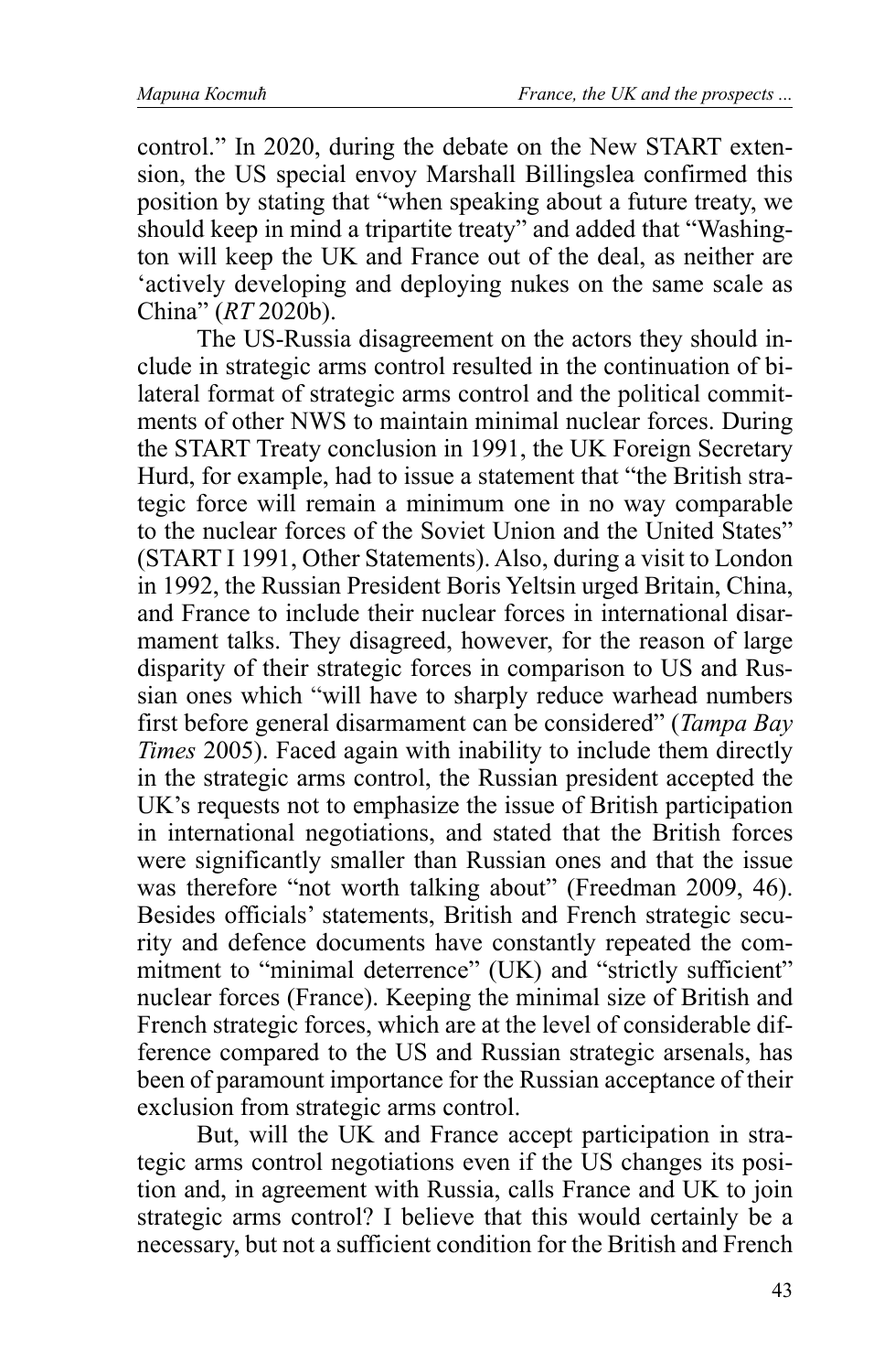participation in strategic arms control, since some of the drivers for their decision lie in the preservation of their status and deterrence capability. These considerations I draw from the frequently reiterated French and British requirements or preconditions for their participation in strategic arms control, as well as by analogy with their approach to other nuclear arms control treaties.

## *Parity in forces and negotiations on equal footing*

The second set of preconditions is about equality. Both France and the UK want active and equal participation in the arms control negotiations and treaties, and not simply to join those that the US and Russia previously negotiated on their own, which is a condition that contradicts the strategic stability model. This argument was once used by the French president de Gaulle as an explanation (even if considered as just an excuse) for the French refusal to accede to the NPT in 1968. He maintained that France "was not adequately consulted by Washington and Moscow when the treaty was being negotiated" (*The New York Times* 1991). Secondly, both France and the UK stress that they would be part of the strategic nuclear arms control negotiations only when the two nuclear superpowers reduce their level of nuclear weapons to the French and British level (now around 200-300), and commence negotiations on complete disarmament (Macron 2020; Hitchens 2019). This precondition also contradicts the strategic stability model. However, both British and French position on the participation in multilateral nuclear arms control negotiations, in the case the US and Russia reduce their strategic arsenals, is ambiguous. On the one hand, they emphasize that they would reduce their already "minimal" nuclear arsenals only if the two nuclear superpowers had reduced their level of nuclear weapons first (Beckett 2007; Tertrais 2009, 15). But, on the other hand, this would not automatically be the case since the UK "deterrence requirements…does not depend on the size of other nation's arsenals but on the minimum necessary to deter any threat to our vital interests" (UK Strategic Defence Review 1998, 24) and the level of French "arsenal is not dependent upon those of others", as claimed by French political leaders (Tertrais 2009, 15). Additionally, France makes participation in the negotiations conditional on the existence of a certain relationship with others and stresses that it will not set up the goal of "disarming our democracies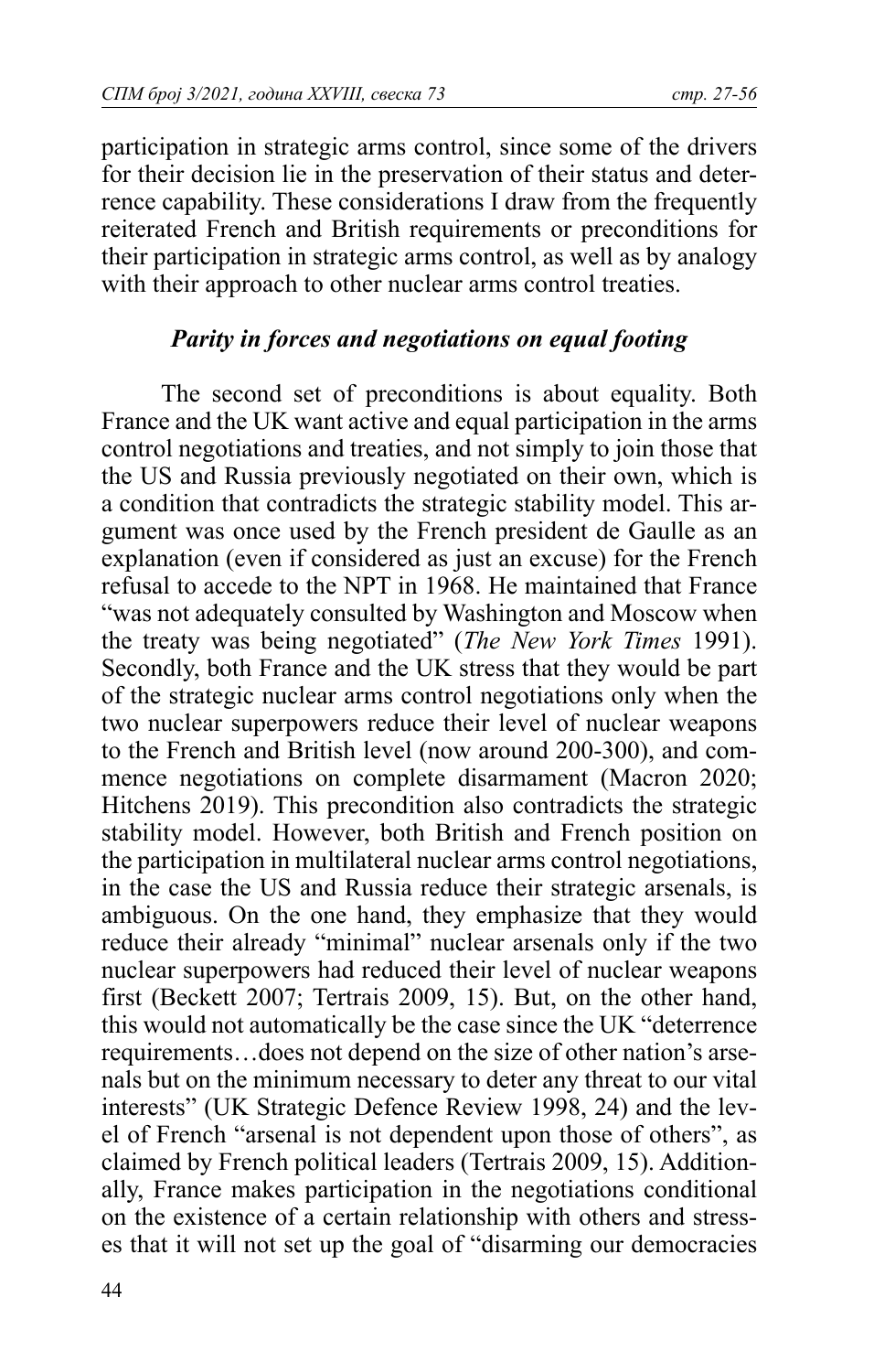while other powers, even dictatorships, would (retain) or develop their nuclear weapons... nor sign any agreement" (Macron 2020).

# *Strategic environment that favours further reduction of strategic forces*

Finally, the third set of preconditions for French and British participation in the strategic arms control is the creation of a certain environment regarding other factors that could undermine efforts for reduction of nuclear arms. They include: (1) balance of conventional forces in Europe, (2) global elimination of other WMD (biological and chemical weapons) and state-sponsored terrorism, as well as non-proliferation of nuclear arms, ballistic missiles and other potentially disruptive technologies, (3) limitation of anti-ballistic missile defence in Europe and (4) limitation or elimination of non-strategic missiles in Europe.

Besides reduction of the quantitative and qualitative gap between the superpowers and the French nuclear arsenals, in 1983, France highlighted two other conditions for its participation in multilateral negotiations on nuclear arms control: reduction of imbalances in conventional weapons in Europe with the global elimination of chemical and biological weapons, and end of the offensive-defensive weapons race with limitations on anti-ballistic missiles defence, since it could endanger the effectiveness of the French nuclear deterrence (Tertrais 2009, 12). An additional argument in the 1990s would have been the uncertainty surrounding the WMD and ballistic missile technology proliferation as well as state-sponsored terrorism (Tertrais 2009, 3; National Security Strategy and Strategic Defence and Security Review 2015, point 4.64).

Commenting on the importance of the missile defence for French and British nuclear planning, Mawdsley (2013, 107) highlighted that the US missile defence "has caused more disruption to the established nuclear politics in Europe than even the end of the Cold War did." France and the UK preferred the US not to deploy strategic ballistic missile defence (Strategic Defence Initiative (SDI) in the 1980s and National Missile Defence in the 1990s and 2000s), since it would have undermined their minimal nuclear forces effectiveness in the event the Soviets had deployed their strategic defence systems. They were strong supporters of the ABM Treaty and pushed for its preservation after the Cold War, since it made their deterrence possible and credible (Tertrais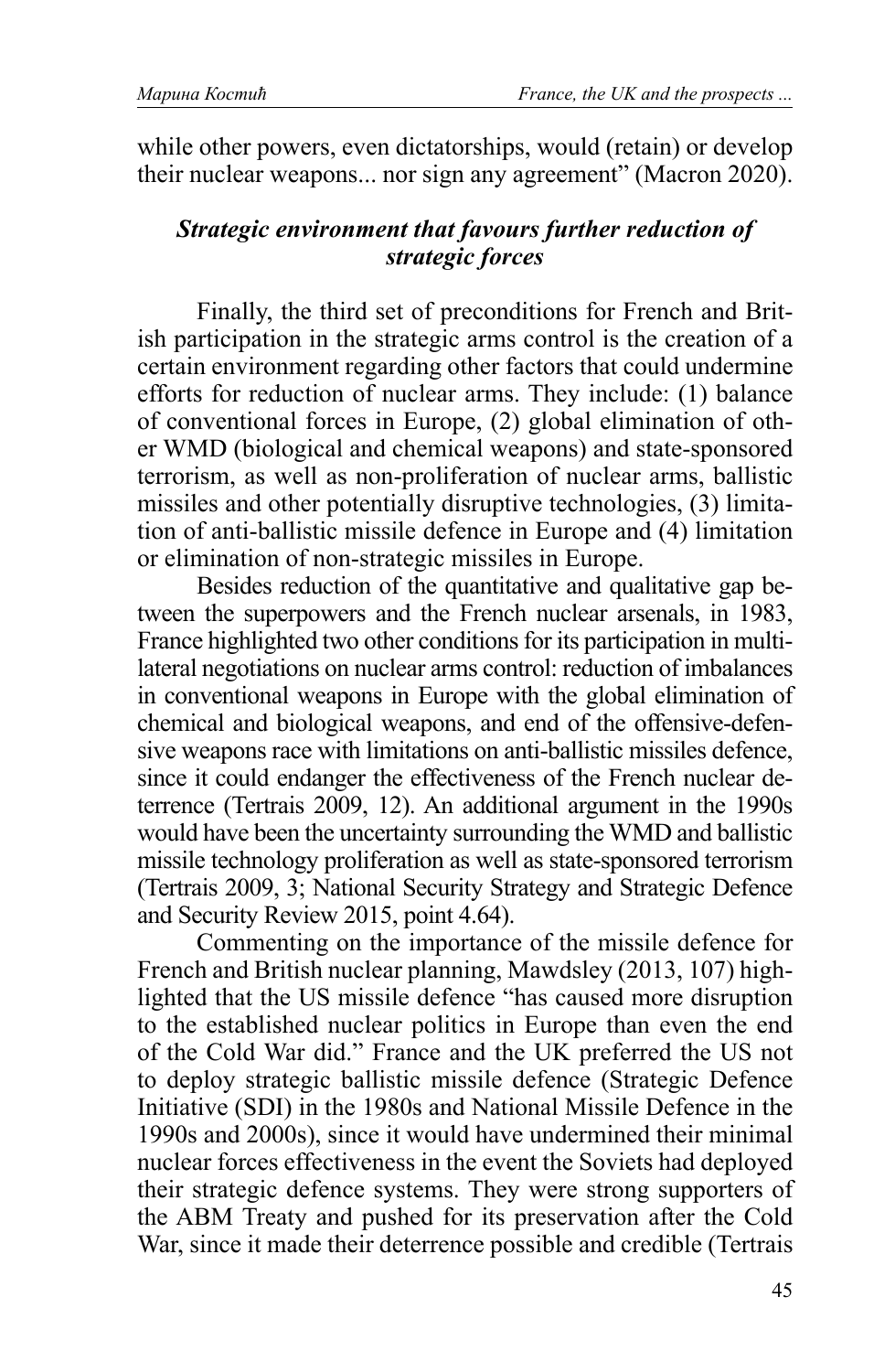2009,9). France argued that invulnerability undermined strategic stability and deterrence, and that it would be willing to take part in strategic nuclear arms control negotiations only in the presence of limitations of strategic defences (Dietl 2018, 42).

Regarding the progress with respect to limiting non-strategic weapons and missiles, this issue was raised several times during the strategic arms control negotiations. I have already mentioned the Soviet Union's and later Russia's concerns and dilemmas regarding the character of French and British nuclear forces, as well as its attempts to mitigate these concerns. Recently, France has called for stronger European involvement and participation in the negotiations on the INF systems (Macron 2020). However, it is important to underline that the French President Macron spoke only about the INF Treaty, since it would constrain large amounts of Russian tactical nuclear weapons, which could be a threat to France and the UK, but would not constrain these states' strategic nuclear arsenals. However, in the case of multilateralization of only the INF negotiations, French and British strategic nuclear forces would remain intact, while Russian forces would be considerably constrained, which would be hardly acceptable for Russia. After the withdrawal of the USA from the INF Treaty in 2019, the Russian proposal was to impose a moratorium on all short and medium-range missiles deployment in Europe (Arms Control Association 2020b). But this proposition was not accepted by the NATO countries, which is mostly the consequence of the Ukraine crisis, as well as disagreements on the verification of such a moratorium (*The Moscow Times* 2019). Furthermore, there are calls in NATO member countries in Eastern and North-Eastern Europe for NATO to deploy missiles with conventional weapons that were previously prohibited by the INF Treaty in order to most effectively respond to Russia's advantage in land-based missile systems and create the "local balance" between the EU and Russia (Simón 2019, 24).

#### **CONCLUSION**

The New START extension in February 2021 for another five years gives the USA and Russia additional time to create a framework for the multilateralization of strategic arms control and agree on the actors they would like to involve. However, that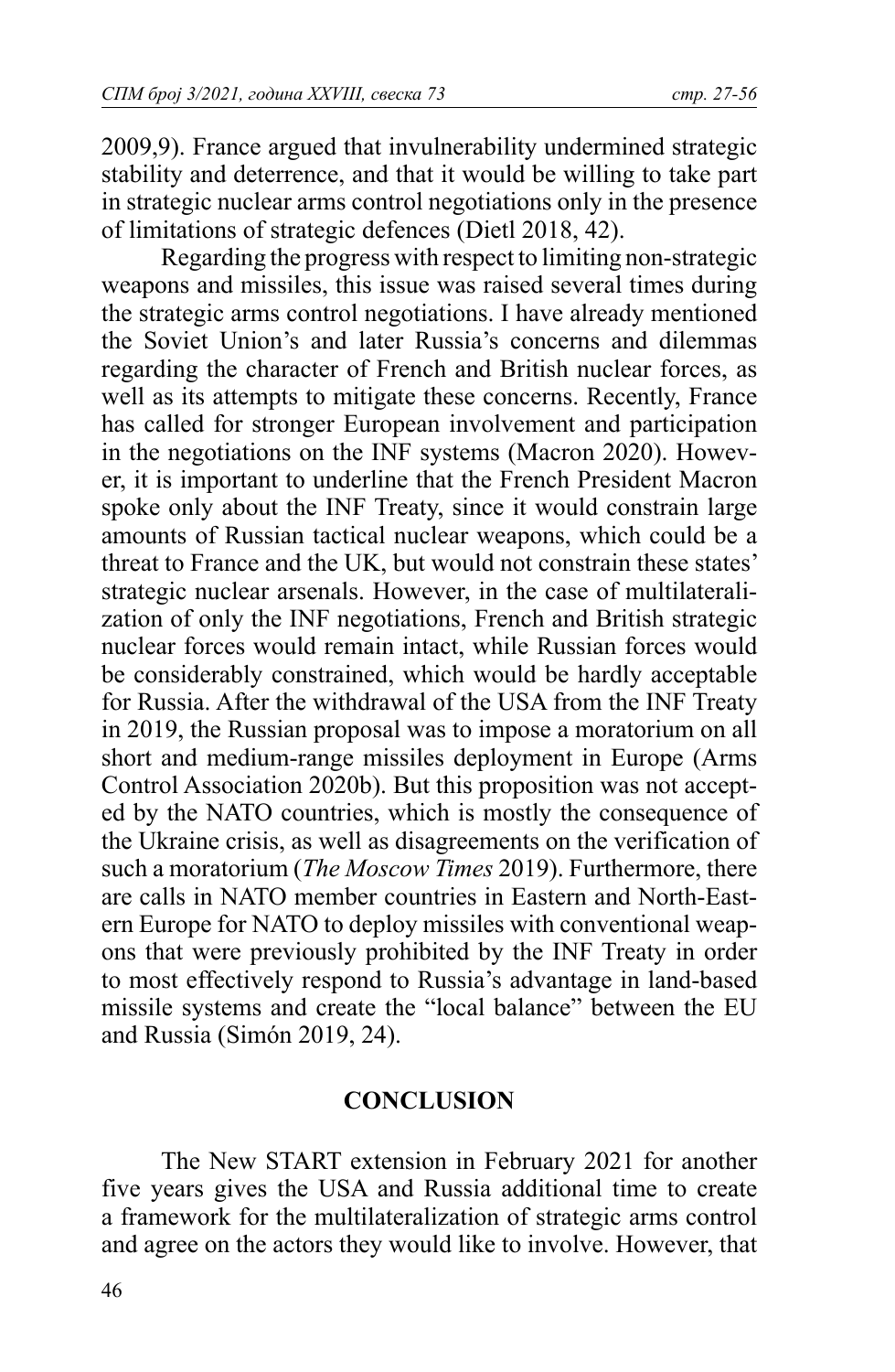would not be the end of the road for the multilateralization of strategic arms control, since other NWS have their conditions as well. In this article I have tried to identify what these conditions are for France and the UK and, according to them, what are the prospects of the French and British participation in strategic arms control. This identification was possible through examination of various primary and secondary sources, including chronologies of negotiations, and the contents of strategic arms control treaties and other relevant treaties, as well as French and British official strategic documents and officials' statements. In the end, I conclude that at least three sets of preconditions determine French and British participation in the strategic offensive arms control negotiation and agreements.

Firstly, having in mind that both the UK and France are part of NATO and that the UK forces are specifically connected to the US forces and defence planning, it is important that the US and NATO change their historically maintained position regarding the French and British participation in strategic arms control. Secondly, even if the US changes this position, there are some other conditions that France and UK officially highlight, or that can be drawn from their position on the participation in other nuclear arms control negotiation and treaties, as the preconditions for their participation in the strategic arms control. Both the UK and France would accept participation in these negotiations and treaties only on an equal footing and when the two largest strategic arms possessors reduce their strategic forces to the French and British level. At the same time, other actors must respect the non-proliferation norm. Thirdly, France and the UK view their nuclear forces as already minimal or strictly sufficient, and they are unwilling to subject them to treaty limitations and verification processes unless other security challenges are met as well. Their forces credibility and effectiveness remain the strong factors that influence their position on the possible participation in strategic arms control. Thus, the strategic environment that favours further strategic offensive arms reduction must include at least (a) restoring the balance of conventional forces in Europe by reviving the Russian adherence to the CFE Treaty or in any other way, (b) global elimination of other WMD (biological and chemical weapons) and state sponsored terrorism since UK and France nuclear weapon policies do not rule out the possible nuclear weapons use in the event of an attack by any other WMD. It also includes nu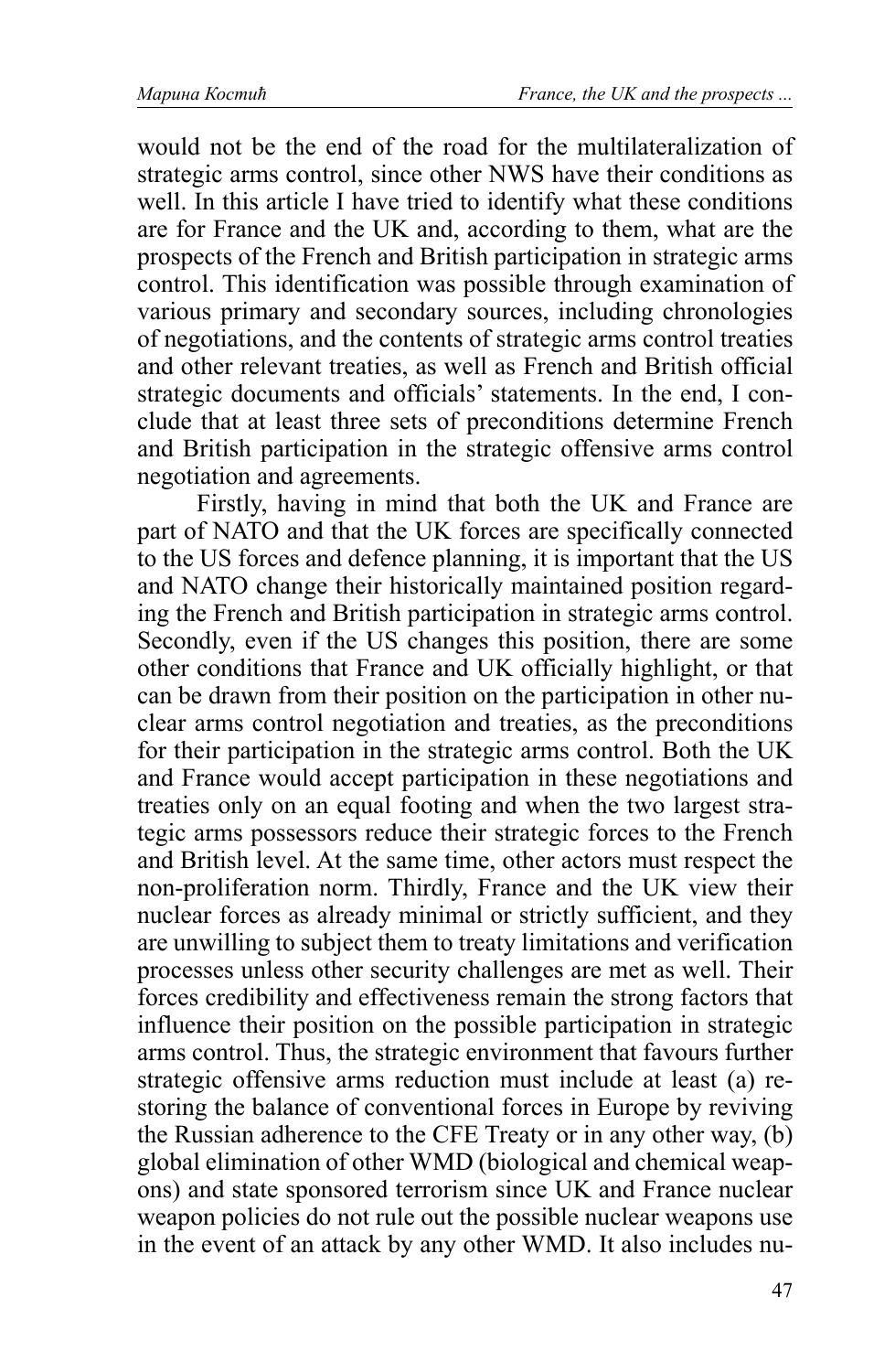clear arms, ballistic missiles and other potentially disruptive technologies non-proliferation, (c) both the US and Russian anti-ballistic missile defence limitation. France and the UK would not prefer any US proposal that would force Russia to develop strategic defences that would undermine their nuclear deterrent. This is now evident with the increase of the ceiling for British nuclear forces, (d) limitation or elimination of non-strategic missiles in Europe. France promotes the multilateralization of the INF negotiations, but conditions the strategic arms talks. In this way, it tries to limit Russian tactical nuclear systems, which NATO countries see as one of the greatest security threat in Europe, and from the Cold War period constantly try to limit it. Following the strategic stability model presented in the first part of the article and having in mind previously mentioned preconditions, in the sum, I argued in this article that the UK and France would be more likely to enter into formal strategic arms control if at least three sets of preconditions are met – the US and NATO "permission", equality and an improved strategic environment – which makes their participation in this process any time soon highly unlikely.

## **REFERENCES**

- AA. 2021. "Russia and the US could formulate a package of interrelated agreements on strategic stability because it will be difficult to include all elements in one agreement." 11 February. https://www.aa.com.tr/en/politics/russia-readyto-begin-new-strategic-dialogue-with-us/2141718.
- Alberque, Wiliam. 2017. "The NPT and the Origins of NATO's Nuclear Sharing Arrangements." *Proliferation Papers*, No. 57, Institut français des relations internationals. https:// www.ifri.org/sites/default/files/atoms/files/alberque\_npt origins nato nuclear 2017.pdf.
- Arms Control Association. 2019. "Arms Control and Proliferation Profile: France." Last Reviewed: July. https://www. armscontrol.org/factsheets/franceprofi le#nuclear.
- Arms Control Association. 2020a. "UK to Increase Cap on Nuclear Warhead Stockpile." April 2021. https://www.armscontrol.org/act/2021-04/news/uk-increase-cap-nuclear-warhead-stockpile.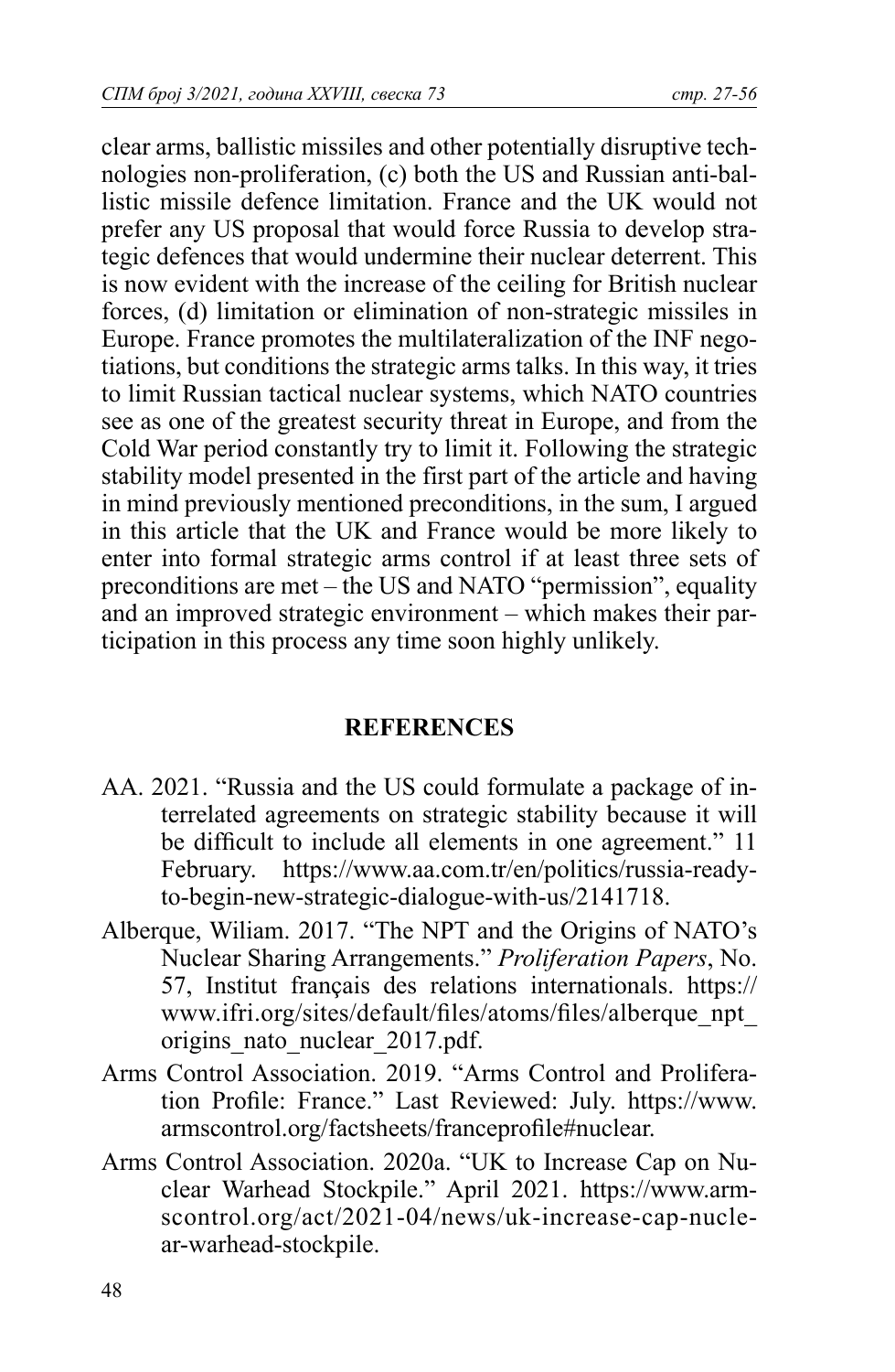- Arms Control Association. 2020b. "Russia Expands Proposal for Moratorium on INF-Range Missiles." November. https:// www.armscontrol.org/act/2020-11/news-briefs/russia-expands-proposal-moratorium-inf-range-missiles.
- BBC. 2021. "Ben Wallace on nuclear weapons, Uighur Muslims in China and David Cameron." 21 March. https://www.bbc. com/news/topics/cxw7kd9lyzkt/ben-wallace.
- Beckett, Margaret. 2007. "Remarks by Margaret Beckett, Secretary of State for Foreign and Commonwealth Affairs, United Kingdom. Carnegie International Nonproliferation Conference." https://carnegieendowment.org/2007/06/25/keynote-address-world-free-of-nuclear-weapons-event-1004.
- Brader, Claire. 2021. "UK Bilateral Defence Cooperation."*UK Parliament, House of Lords Library*, 9 March. https://lordslibrary.parliament.uk/uk-bilateral-defence-cooperation/.
- CND. 2018. "US-UK Mutual Defence Agreement." https://cnduk. org/wp-content/uploads/2018/02/Mutual-Defence-Agreement-1.pdf.
- Colby, Elbridge A. and Michael S. Gerson, eds. 2013. *Strategic Stability: Contending Interpretations*. Pennsylvania: Strategic Studies Institute and U.S. Army War College Press.
- Davis, Ian. 2015. "The British Bomb and NATO: Six decades of contributing to NATO's strategic nuclear deterrent." SIPRI. https://www.sipri.org/sites/default/files/files/misc/ NATO-Trident-Report-15\_11.pdf.
- Dietl, Ralph L. 2018.*The Strategic Defense Initiative: Ronald Reagan, NATO Europe, and the Nuclear and Space Talks, 1981–1988*. London: Lexington Books.
- Egeland, Kjølv and Benoît Pelopidas. 2020. "European nuclear weapons? Zombie debates and nuclear realities." *European Security* 30 (2): 237−258.
- FAS, n. d. Intermediate-Range Nuclear Forces [INF] Chronology. . https://fas.org/nuke/control/inf/inf-chron.htm.
- Freedman, Sir Lawrence. 2009. "The United Kingdom: British Perspectives on Nuclear Weapons and Nuclear Disarmament." STIMSON, February.www.jstor.org/stable/resrep10836.
- French White Paper. 2013. "French White Paper on Defence and National Security – 2013." Available at: https://otan.delegfrance.org/White-Paper-on-Defence-and-National-Security.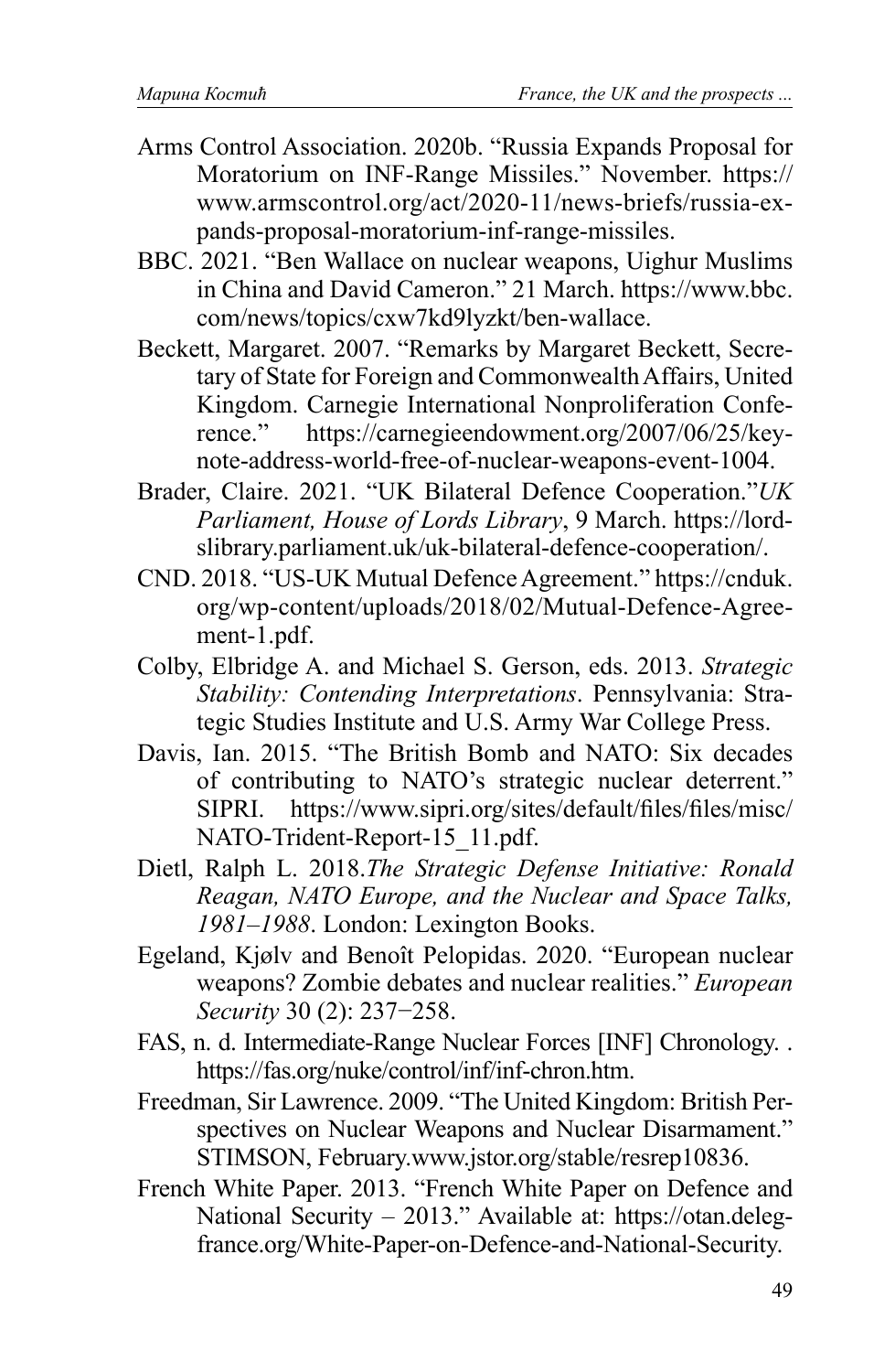- Futter, Andrew. 2021. *The Politics of Nuclear Weapons*. 2nd ed. Hampshire: Palgrave Macmillan.
- Gerson, Michael S. 2013. "The Origins of Strategic Stability: The United States and the Threat of Surprise Attack." In *Strategic Stability: Contending Interpretations,* eds*.* Colby*,* Elbridge A. and Michael S. Gerson, 1–46. Pennsylvania: Strategic Studies Institute and U.S. Army War College Press.
- Global Britain in a competitive age. 2021. "The Integrated Review of Security, Defence, Development and Foreign Policy." March 2021. https://assets.publishing.service.gov. uk/government/uploads/system/uploads/attachment\_data/ file/969402/The Integrated Review of Security Defence Development and Foreign Policy.pdf.
- Gottemoeller, Rose. 2019. "The Importance of the New START Treaty."*US Congress - House of Foreign Affairs Committee Hearing,* 4 December. https://www.youtube.com/ watch?v=1amLmughkw4&feature=youtu.be.
- Granholm, Niklas and John Rydqvist. 2018. *Nuclear weapon in Europe: British and French deterrence forces FOI-R--4587— SE*. Stockholm: Swedish Defence Research Agency.
- Heuser, Beatrice. 1997. *NATO, Britain, France and the FRG. Nuclear Strategies and Forces for Europe, 1949–2000.* New York, NY: Macmillan and St Martin's Press.
- Hitchens, Teresa. 2019. "Allies Push Back against US Waffling on New START*." Breaking Defense*, 1 August. https:// breakingdefense.com/2019/08/allies-push-back-againstus-waffling-on-new-start/.
- Kile, Shannon N. and Hans M. Kristensen HM (2014) *III. British nuclear forces, Military Spending and Armaments*. SIPRI. https://www.sipri.org/sites/default/fi les/SIPRIYB15c11sIII.pdf.
- Kostić, Marina T. 2020. "Strateška stabilnost i mogućnosti uključivanјa Kine u pregovore o kontroli strateškog naoružanјa", *Međunarodni problemi* 72 (4): 678–708.
- Lebovic, James H. 2013. *Flawed Logics: Strategic Nuclear Arms Control from Truman to Obama.* Baltimore: The Johns Hopkins University Press.
- Macron, Emanuel. 2020. "Speech of the President of the Republic on the Defense and Deterrence Strategy*." Ely-*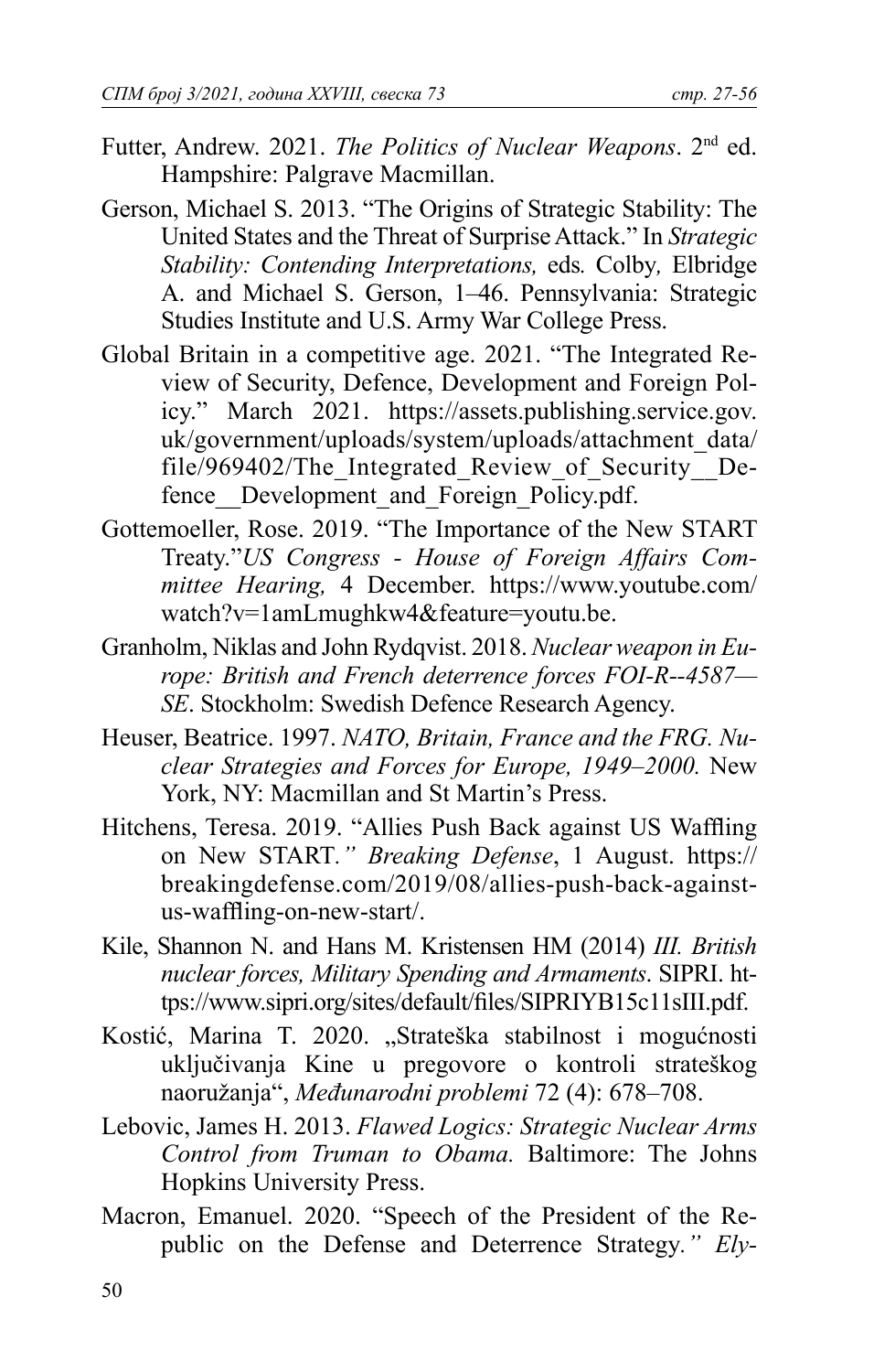*see*, 7 February. https://www.elysee.fr/en/emmanuel-macron/2020/02/07/speech-of-the-president-of-the-republicon-the-defense-and-deterrence-strategy.

- Mawdsley, Jocelyn. 2014. "Interpreting Missile Defence: A Comparative Study of European Reactions." In *Interpreting Global Security,* eds. Bevir, Mark, Oliver Daddow and Ian Hall, 107−124. Abingdon: Routledge
- National Security Strategy and Strategic Defence and Security Review 2015. *A Secure and Prosperous United Kingdom*. UK Government. https://assets.publishing.service.gov.uk/government/ uploads/system/uploads/attachment\_data/file/478933/52309 Cm 9161 NSS SD Review web only.pdf.
- NATO. 2021a. "NATO's nuclear deterrence policy and forces." Last updated: 30 April. https://www.nato.int/cps/en/natohq/ topics 50068.htm.
- NATO. 2021b. "Arms control, disarmament and non-proliferation in NATO*.*" Last updated: 16 Feb. 2021. https://www. nato.int/cps/en/natohq/topics\_48895.htm.
- New START, with Protocol. 2010. https://fas.org/nuke/control/ ns/newstart.pdf.
- New START. 2010. Treaty between the United States of America and the Russian Federation on Measures for the Further Reduction and Limitation of Strategic Offensive Arms. https: // 2009-2017.state.gov / documents / organization / 140035.pdf.
- Pifer, Steven and James Tyson. 2016. "Third-Country Nuclear Forces and Possible Measures for Multilateral Arms Control." *Arms Control and Non-Proliferation Series Paper 12, Brookings Institution*, August 2016. https://www.brookings.edu/wp-content/uploads/2016/08/acnpi\_20160824\_ multilateral\_arms\_control\_01.pdf.
- Putin, Vladimir. 2012. "Prime Minister Vladimir Putin meets with experts in Sarov to discuss global threats to national security, strengthening Russia's defences and enhancing the combat readiness of its armed forces." http://archive.premier.gov.ru/eng/events/news/18248/.
- Reif, Kingston. 2021. "Pentagon Reviews Nuclear Budget." *Arms Control Association,* April. https://www.armscontrol.org/ act/2021-04/news/pentagon-reviews-nuclear-budget.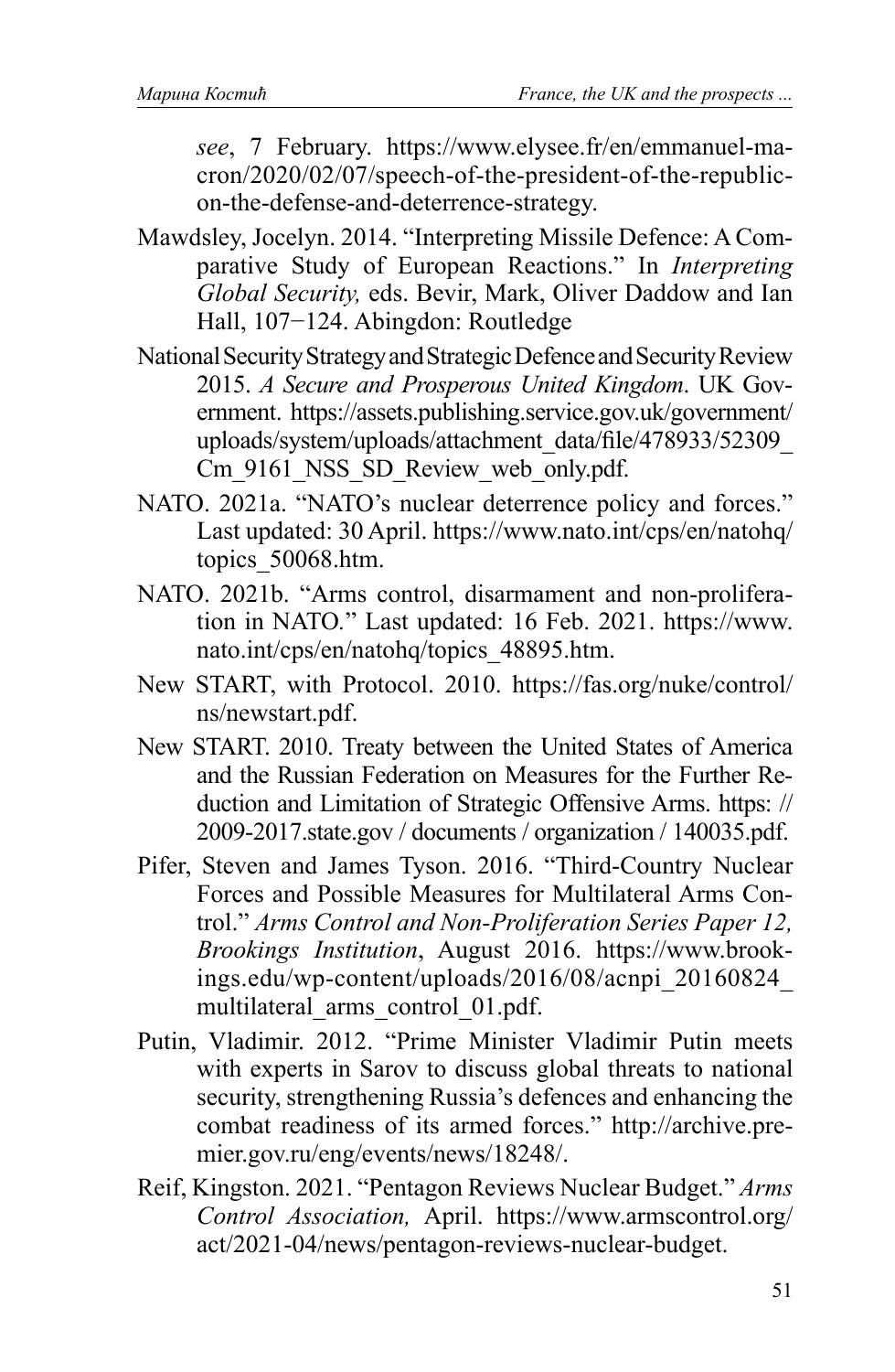- Reif, Kingston and Shannon Bugos. 2021. "UK to Increase Cap on Nuclear Warhead Stockpile." *Arms Control Association*, April. https: // www.armscontrol.org / act / 2021-04 / news / uk-increase-cap-nuclear-warhead-stockpile.
- Riqiang, Wu. 2016. "How China Practices and Thinks about Nuclear Transparency." In *Understanding Chinese Nuclear Thinking,* eds. Bin, Li and Tong Zhao, 219−250. Washington: Carnegie Endowment for International Peace.
- Ritchie, Nick. 2012. *A Nuclear Weapon-Free World? Britain, Trident and the Challenges Ahead.* Hampshire: Palgrave Macmillan.
- RT. 2020a. "Russia won't take part in any US-led coalition against China, wants France and UK included in new nuclear talks – ambassador." RT, 19 September. https://www.rt.com/ news/501111-russia-china-india-nuclear-envoy/.
- RT. 2020b. "Putin's proposal a non-starter': White House rejects Russian call to extend nuclear arms control treaty." RT, 16 October. https://www.rt.com/news/503746-white-house-rejects-putin-start/.
- SALT I. 1972. (including Unilateral Statements and Agreed Statements). Interim Agreement between the United States of America and the Union of Soviet Socialist Republics on Certain Measures with Respect to the Limitation of Strategic Offensive Arms. https://fas.org/nuke/control/salt1/text/salt1.htm.
- SALT II. 1979. Treaty between the United States of America and the Union of Soviet Socialist Republics on the Limitation of Strategic Offensive Arms, together with agreed Statements and Common Understandings regarding the Treaty. https:// fas.org/nuke/control/salt2/text/salt2-2.htm.
- Schroeder, MJ (1987) *Arms Control and British and French Nuclear Forces*. Thesis (MA). Naval Postgraduate School, Monterey CA.
- Simón, Luis and Alexander Lanoszka. 2020. "The Post-INF European Missile Balance: Thinking about NATO's Deterrence Strategy." *Texas National Security Review* 3 (3), 13−30.
- START I. 1991. Treaty Articles. https://fas.org/nuke/control/ start1/text/treatytc.htm#TREATYTOC.
- START I. 1991. Article-by-Article Analysis 1991. https://fas.org/ nuke/control/start1/text/abatext.htm.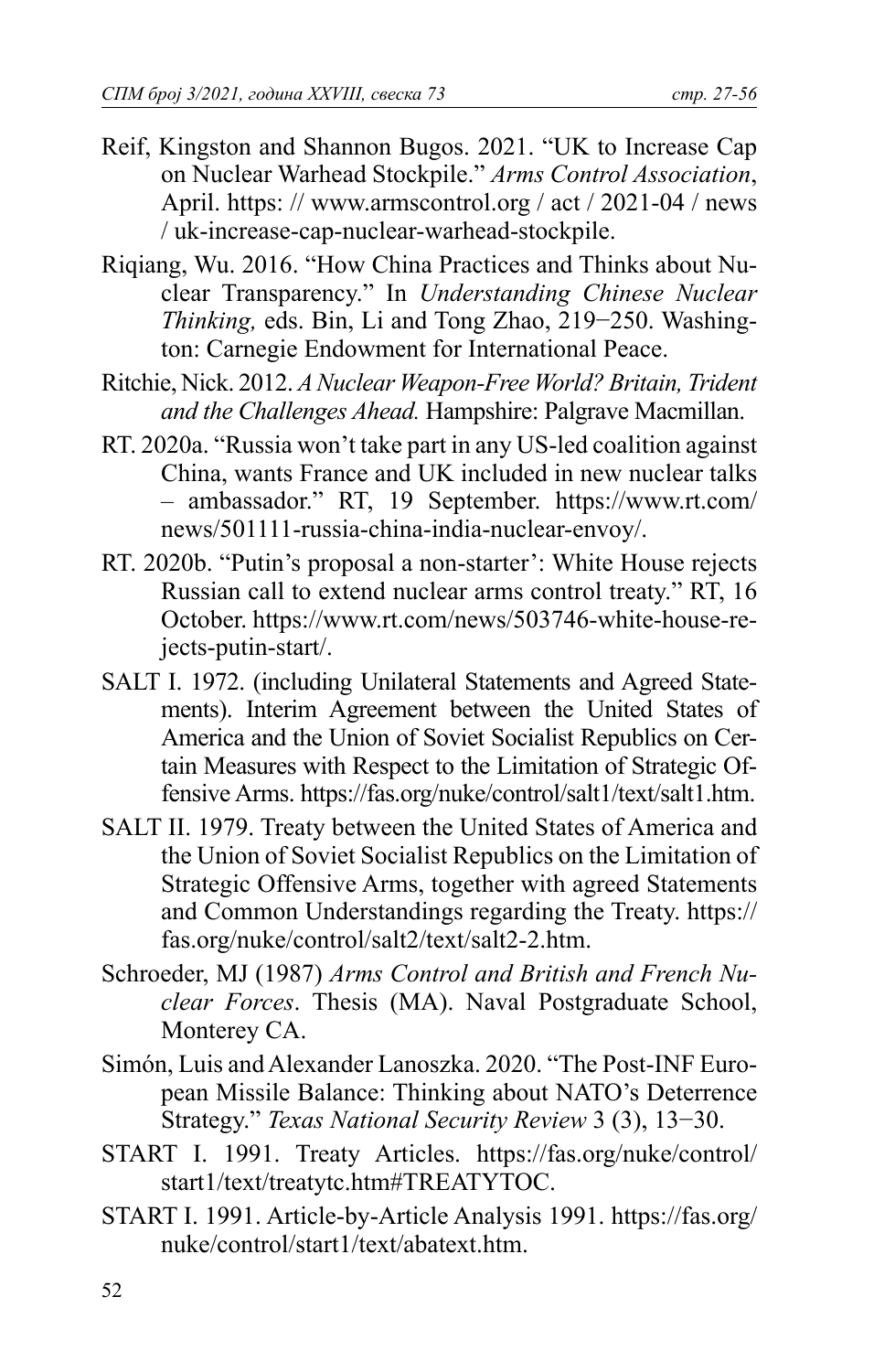- START I. 1991. First Agreed Statement. Article-By-Article Analysis of the Annex on Agreed Statements Structure and Overview of the Annex. https://fas.org/nuke/control/start1/ text/abaagree.htm.
- START I. 1991. Other Statements. U.S. and Soviet Statement on Non-Circumvention of the START Treaty. https://fas.org/ nuke/control/start1/text/declsts.htm#36.
- State Department telegram 212527. 1992. State Department telegram 212527 to U.S. Mission to the International Atomic Energy, "July 8 Meeting of Friends of the NPT," 3 July 1992, Confidential. https://nsarchive.gwu.edu/dc.html?doc=6827773-National-Security-Archive-Doc-01-State.
- Strategic Review of Defence and National Security. 2017*.* Key Points. Ministry of Foreign Affairs of France. https://www. diplomatie.gouv.fr/IMG/pdf/strategic\_review\_of\_defense and national security 2017 - key points cle0d61fa.pdf.
- Tampa Bay Times. 2005. "Yeltsin seeks global arms cuts." *Tampa Bay Times*, Archive, 10 October. https://tass.com/politics/1172109.
- TASS. 2020. "Russia's priority is to involve UK, France in future nuclear arms control talks — diplomat." *TASS*, 26 June. https://tass.com/politics/1172109.
- Tertrais, Bruno. 2007. "A Comparison between US, UK and French Nuclear Policies and Doctrines. "Maître de recherche à la Fondation pour la recherche stratégique (FRS) chercheur associé au CERI. https://www.sciencespo.fr/ceri/ sites/sciencespo.fr.ceri/files/art\_bt.pdf.
- Tertrais, Bruno. 2009. "France: French Perspectives on Nuclear Weapons and Nuclear Disarmament." STIMSON, February. www.jstor.org/stable/resrep10836.
- Tertrais, Bruno. 2020. "French Nuclear Deterrence Policy, Forces, And Future: A Handbook. "https://www.frstrategie. org/sites/default/files/documents/publications/recherches-et-documents/2020/202004.pdf.
- Teutates Treaty. 2010. Treaty between the United Kingdom of Great Britain and Northern Ireland and the French Republic relating to Joint Radiographic/Hydrodynamics Facilities*.* https:// assets.publishing.service.gov.uk/government/uploads/system/uploads/attachment\_data/file/228571/7975.pdf.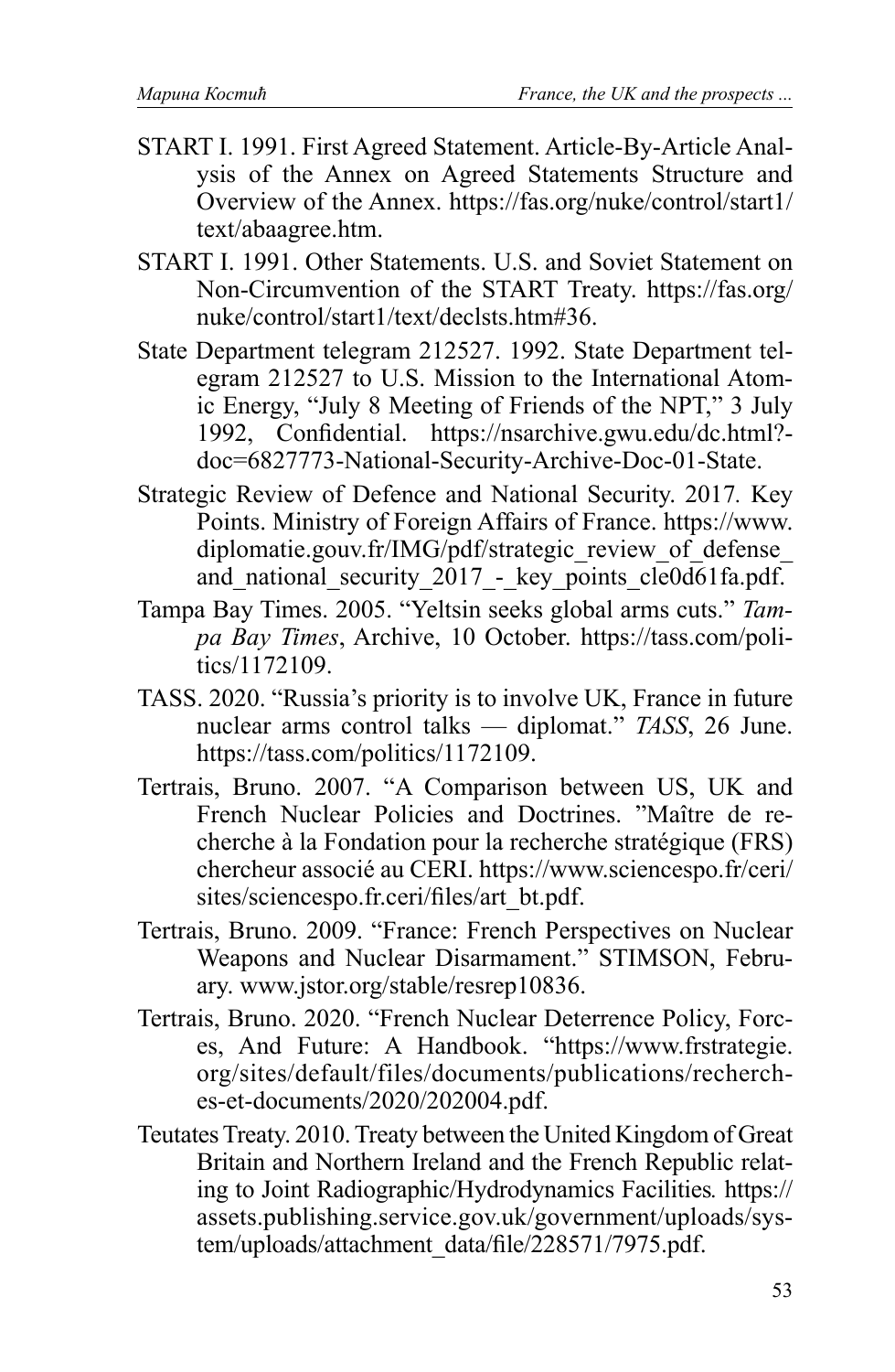- The Economic Times. 2020. "China has an 'obligation' to join nuclear arms talks: US." *The Economic Times*, Last Updated: Jun 23. https://economictimes.indiatimes.com/news/defence/china-has-an-obligation-to-join-nuclear-arms-talksus/articleshow/76530463 cms?from=mdr
- The Moscow Times. 2019. "NATO Rejects Putin's Missile Moratorium Offer." *The Moscow Times*, 27 September. https://www.themoscowtimes.com/2019/09/27/nato-rejects-putins-missile-moratorium-offer-a67470.
- The New York Times. 1991. "France will sign 1968 nuclear pact" [online]. 4 June. https://www.themoscowtimes.com/2019/09/27/ nato-rejects-putins-missile-moratorium-offer-a67470.
- Treaty on UK-France cooperation. 2010. Treaty between the United Kingdom of Great Britain and Northern Ireland and the French Republic for Defence and Security Co-operation. London, 2 November, Treaty Series No. 36 (2011). https:// assets.publishing.service.gov.uk/government/uploads/system/uploads/attachment\_data/file/238153/8174.pdf.
- UK Ministry of Defence. 2020. UK and France able to deploy a 10,000 strong joint military force in response to shared threats. 2 November. https://www.gov.uk/government/ news/uk-and-france-able-to-deploy-a-10000-strong-jointmilitary-force-in-response-to-shared-threats.
- UK Strategic Defence Review. 1998. Strategic Defence Review Presented to Parliament by the Secretary of State for Defence by Command of Her Majesty. https://webarchive. nationalarchives.gov.uk/20121018172816/http:/www. mod.uk/NR/rdonlyres/65F3D7AC-4340-4119-93A2- 20825848E50E/0/sdr1998\_complete.pdf.
- VOA. 2020. China Rejects US Nuclear Talks Invitation as Beijing Adds to Its Arsenal. *VOA*, 13 July. https://www.voanews. com/east-asia-pacific/voa-news-china/china-rejects-usnuclear-talks-invitation-beijing-adds-its-arsenal.
- Wolfe, Johnny. 2020. Statement of Vice Admiral Johnny Wolfe, USN Director, Strategic Systems Programs before the Subcommittee on Strategic Forces of the House Armed Services Committee on FY 2021 Budget Request for Nuclear Forces and Atomic Energy Defense Activities. 3 March. https:// docs.house.gov/meetings/AS/AS29/20200303/110593/ HHRG-116-AS29-Wstate-WolfeJ-20200303.pdf.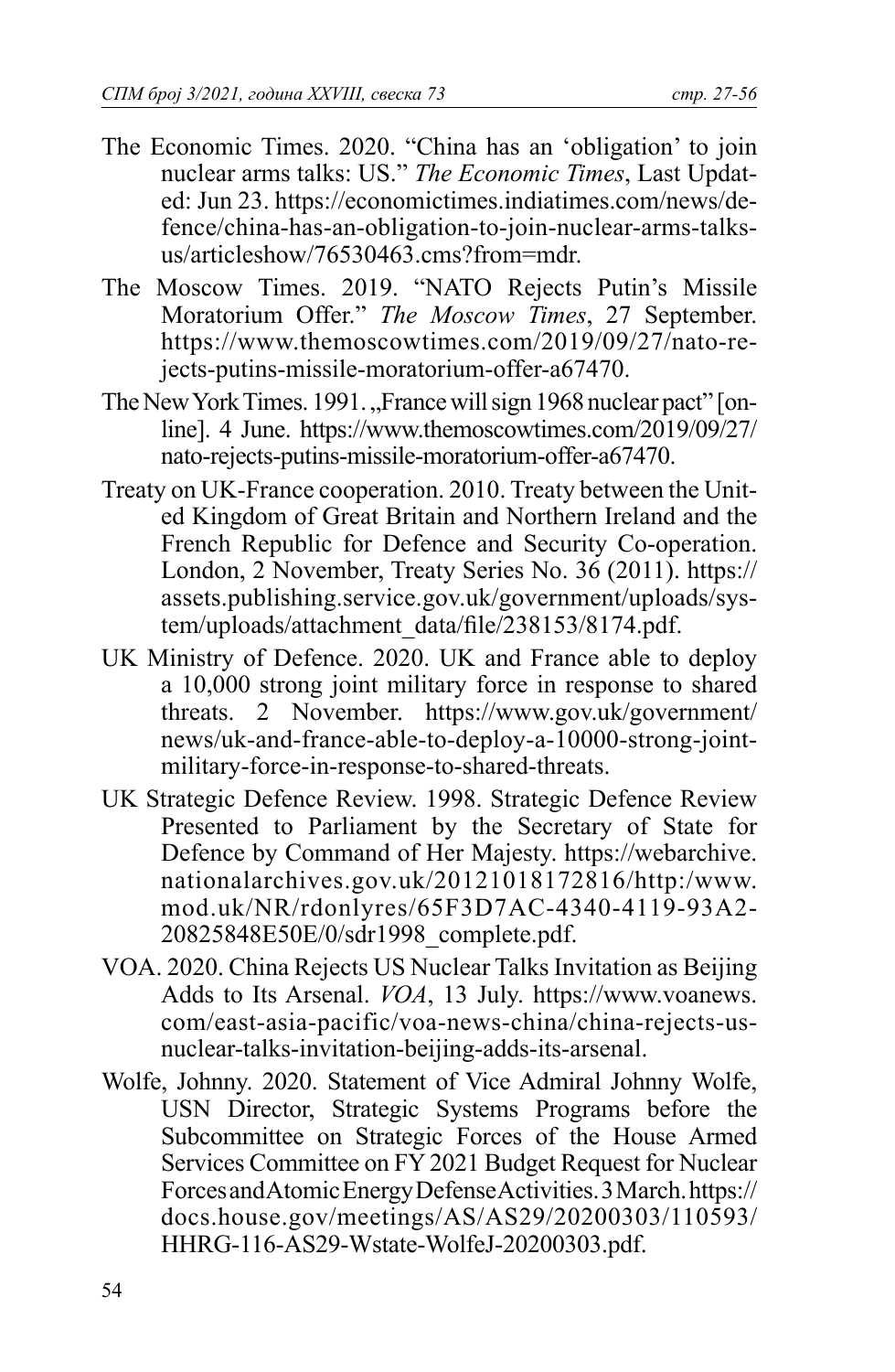- WSJ*.* 2020. Russian Negotiator Doubts China Will Join 3-Way Arms Accord Sought by Trump. *WSJ*, 9 June. https://www. wsj.com/articles/russian-negotiator-doubts-china-will-join-3-way-arms-accord-sought-by-trump-11591735208.
- Xiaobing, Guoand Nick Ritchie. 2012. "Prospects for Nuclear Stability amongst Existing Nuclear-Armed States." In *Forging UK-China Consensus on a Strengthened NPT Regime*, eds. Berger, Andrea and Malcolm Chalmers, 19−37. London: RUSI.
- Yongming, Shi and Malcolm Chalmers. 2012. "Prospects for Nuclear Stability amongst Existing Nuclear-Armed States." In *Forging UK-China Consensus on a Strengthened NPT Regime*, eds. Berger, Andrea and Malcolm Chalmers, 7−18. London: RUSI.

# *Марина Т. Костић*<sup>∗</sup>

*Институт за међународну политику и привреду, Београд*

# **ФРАНЦУСКА, УЈЕДИЊЕНО КРАЉЕВСТВО И ПЕРСПЕКТИВЕ МУЛТИЛАТЕРАЛИЗАЦИЈЕ ФОРМАЛНЕ СТРАТЕШКЕ КОНТРОЛЕ НАОРУЖАЊА**

#### **Сажетак**

Током америчко-руске дебате о продужетку Новог СТАРТ-а током 2019. и 2020. године, обе земље су поново покренуле питање мултилатерализације стратешке офанзивне контроле наоружања. Међутим, док су САД позвале на учешће Кине, Русија је још једном поновила хладноратовски став некадашњег Совјетског Савеза о неопходности учешћа Француске и Велике Британије у контроли стратешког наоружања. Имајући у виду одбијање Кине да се придружи разговорима о продужетка Новог СТАРТ-а, на које их је у више наврата позивала Трампова администрација, из различитих разлога, сврха овог чланка је да истражи ставове Француске

 <sup>\*</sup> Имејл-адреса: marina@diplomacy.bg.ac.rs.